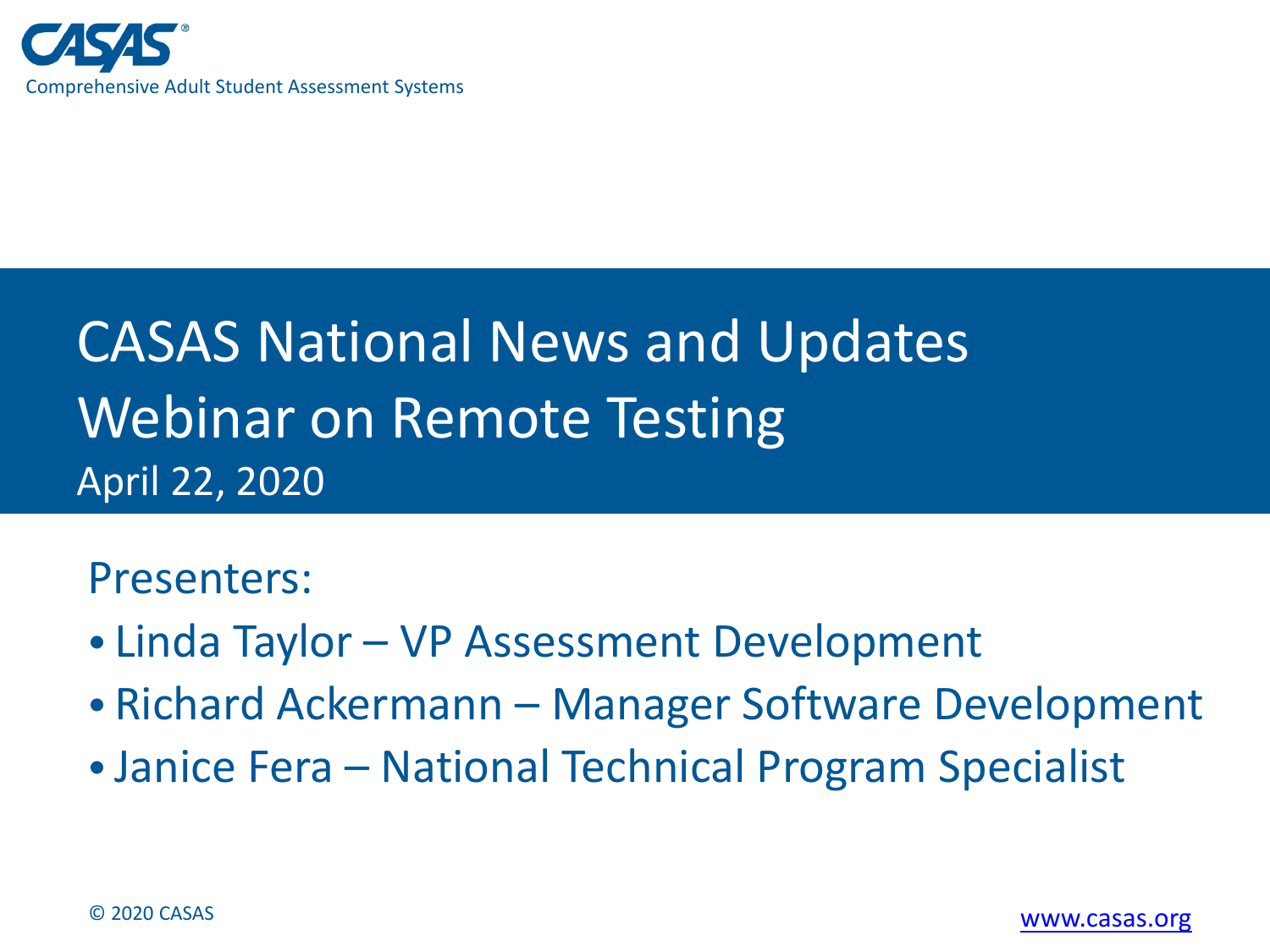

## Welcome!

#### **Housekeeping Notes**

- Please make sure your **phones and computers are muted**.
- Please **enter your name, state, role and email** in the Chat Box.
- Please **post questions in the Chat Box to "Everyone".** Include your **name and email** in the post.
	- We will pause periodically to check for Chat Box questions.
	- □ If CASAS Staff cannot respond during the call, we will respond to you later and post responses on the CASAS website.
- •**Recording of the webinar, PPT and Chat Box responses** will all be posted in the News and Updates Webinars section in the "What's New" section on the CASAS website – www.casas.org.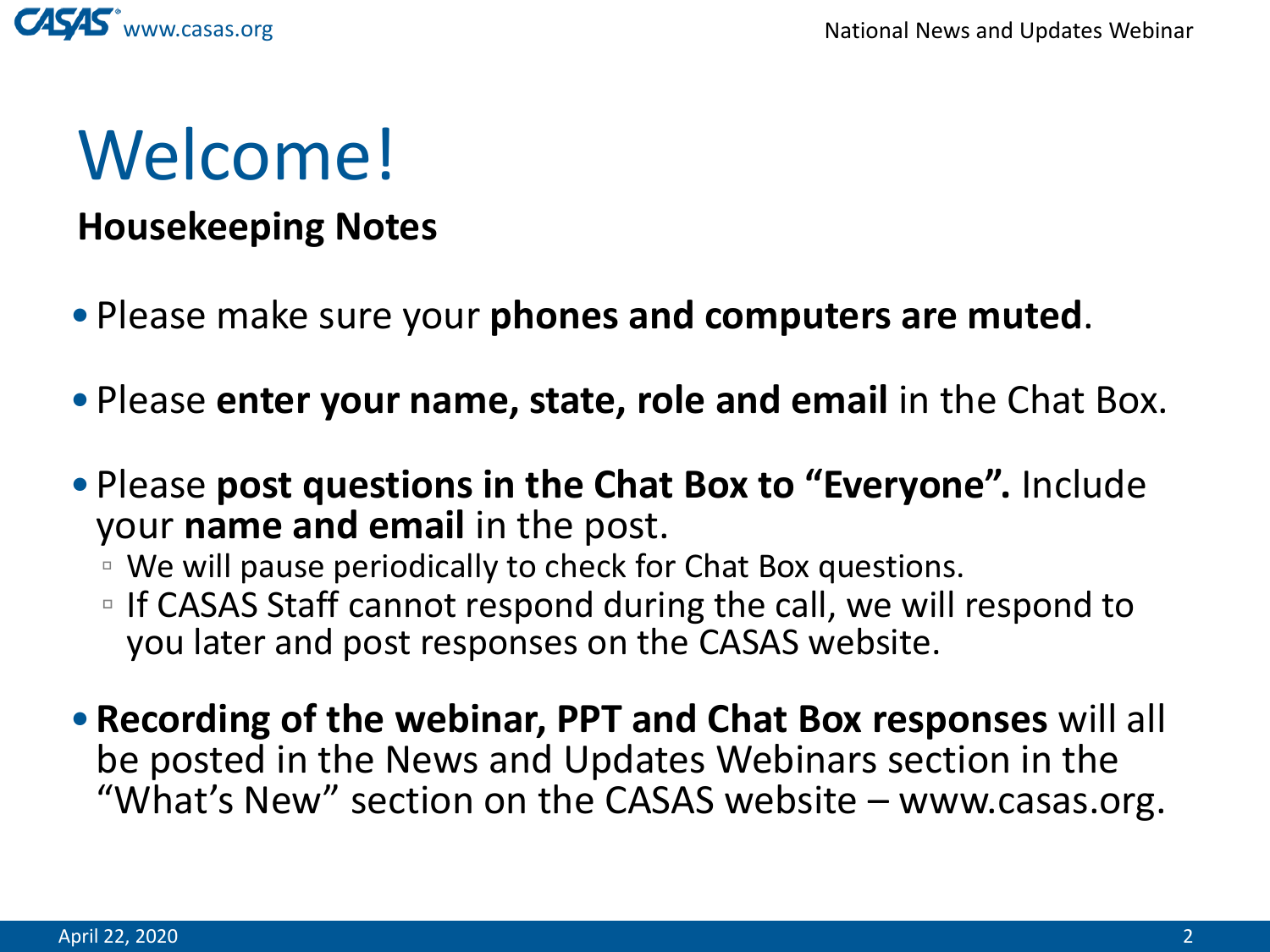

# Agenda

#### •**Welcome**

#### •**CASAS Remote Testing**

- Overview
- Phase 1 now until end of April
- Phase 2 **starting May 4, 2020!**
- $\cdot$  Phase 3 TBD

#### •**Questions and Comments from the Field**

#### •**Next Steps**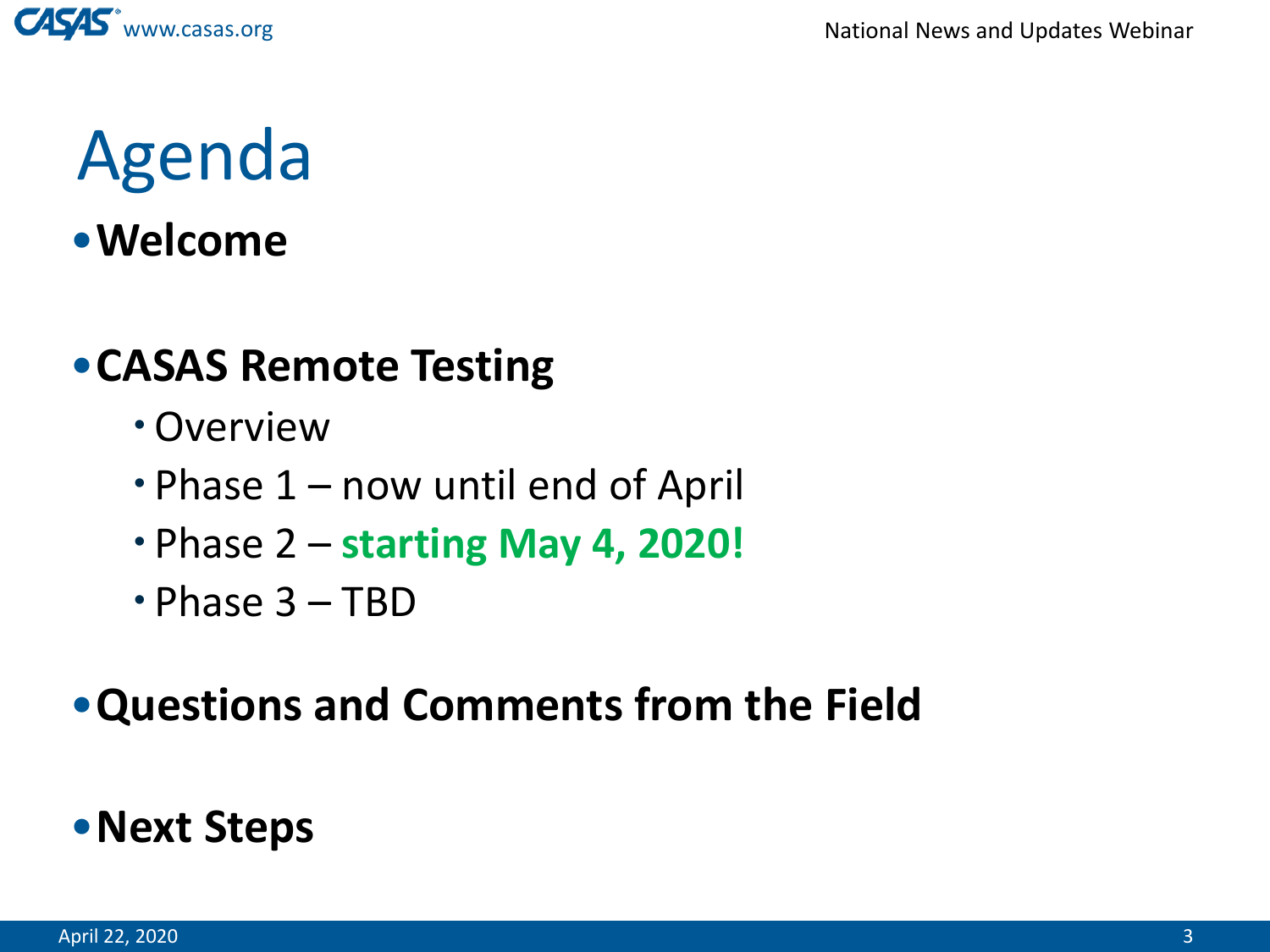

# **CASAS Remote Testing Overview**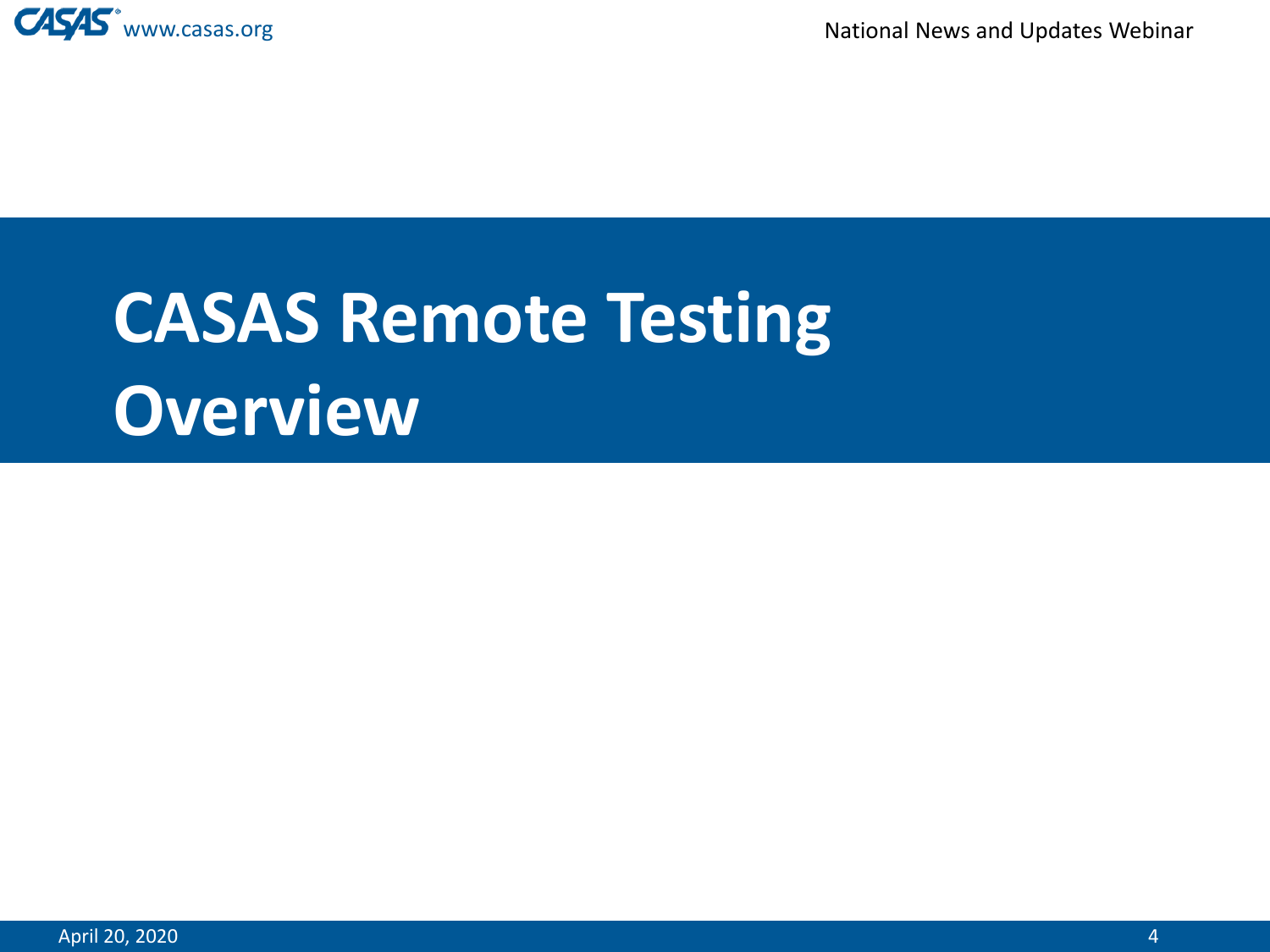

## OCTAE Guidance on Remote Testing

- OCTAE's April 17, 2020 (20-4) memo provides **testing flexibility** to states
- States may "allow local programs to **exempt students** enrolled in distance education programs **from pre- and post-testing** if a local program is unable to conduct testing due to the widespread effect of the COVID-19 pandemic…" (Q2)
- States must specify the time frame for COVID-19-related exemptions and **identify students who are exempted** from testing.
- OCTAE's March 27, 2020 (20-3) memo, Q7 states that remote testing with NRS-approved tests must **follow test publisher guidelines** regarding:
	- Student identification
	- Test security
	- Remote proctor training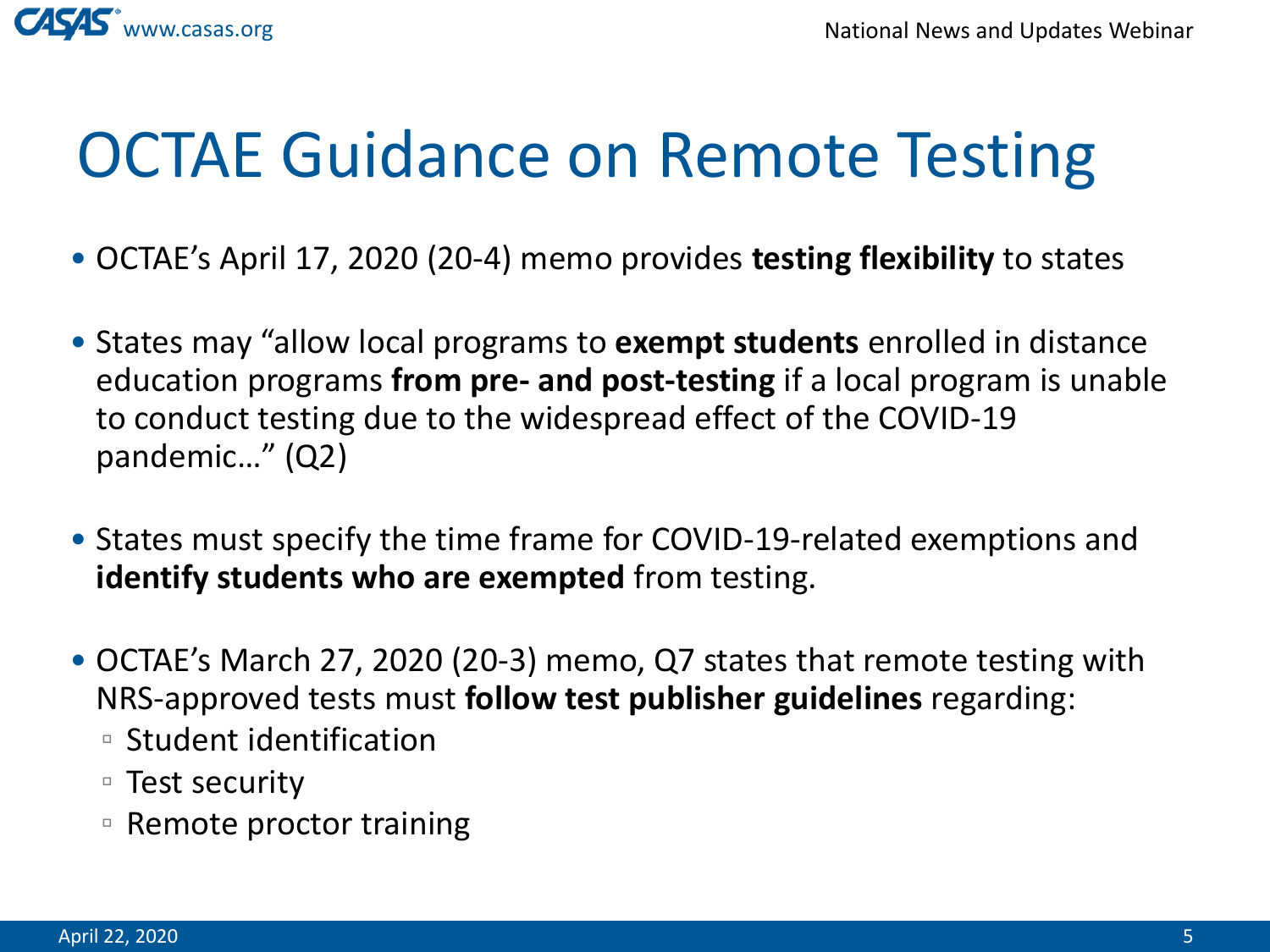

## OCTAE Guidance on Remote Testing

- •OCTAE met with all test publishers on April 9, 2020.
- •CASAS met with OCTAE on Friday, April 17, 2020.
	- CASAS has permission to roll out remote testing.
	- OCTAE was "quite impressed" with our remote testing plan and timeline!
- CASAS conducted a webinar on Monday, April 20<sup>th</sup> for state directors and state-level staff to inform them about remote testing.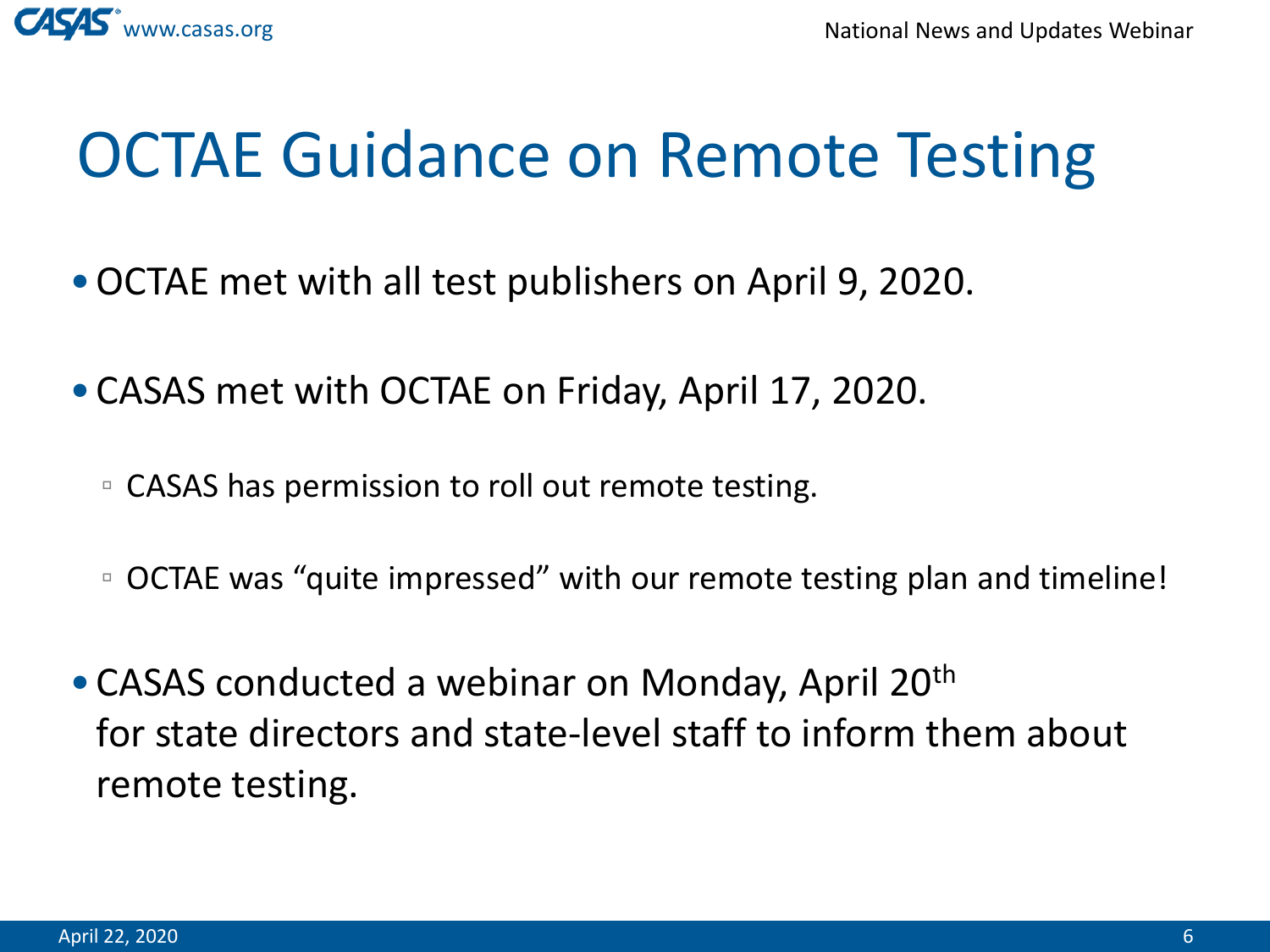

## Remote Testing Benefits

#### • Provide **continuation of services**

- **Post-test** to achieve MSGs
- **Pretest** new students
	- baseline scores for NRS reporting
	- placement information to guide distance learning instruction
- Develop capacity to test distance learners, adding assessment flexibility.
- Remote testing is the wave of the future for distance learning.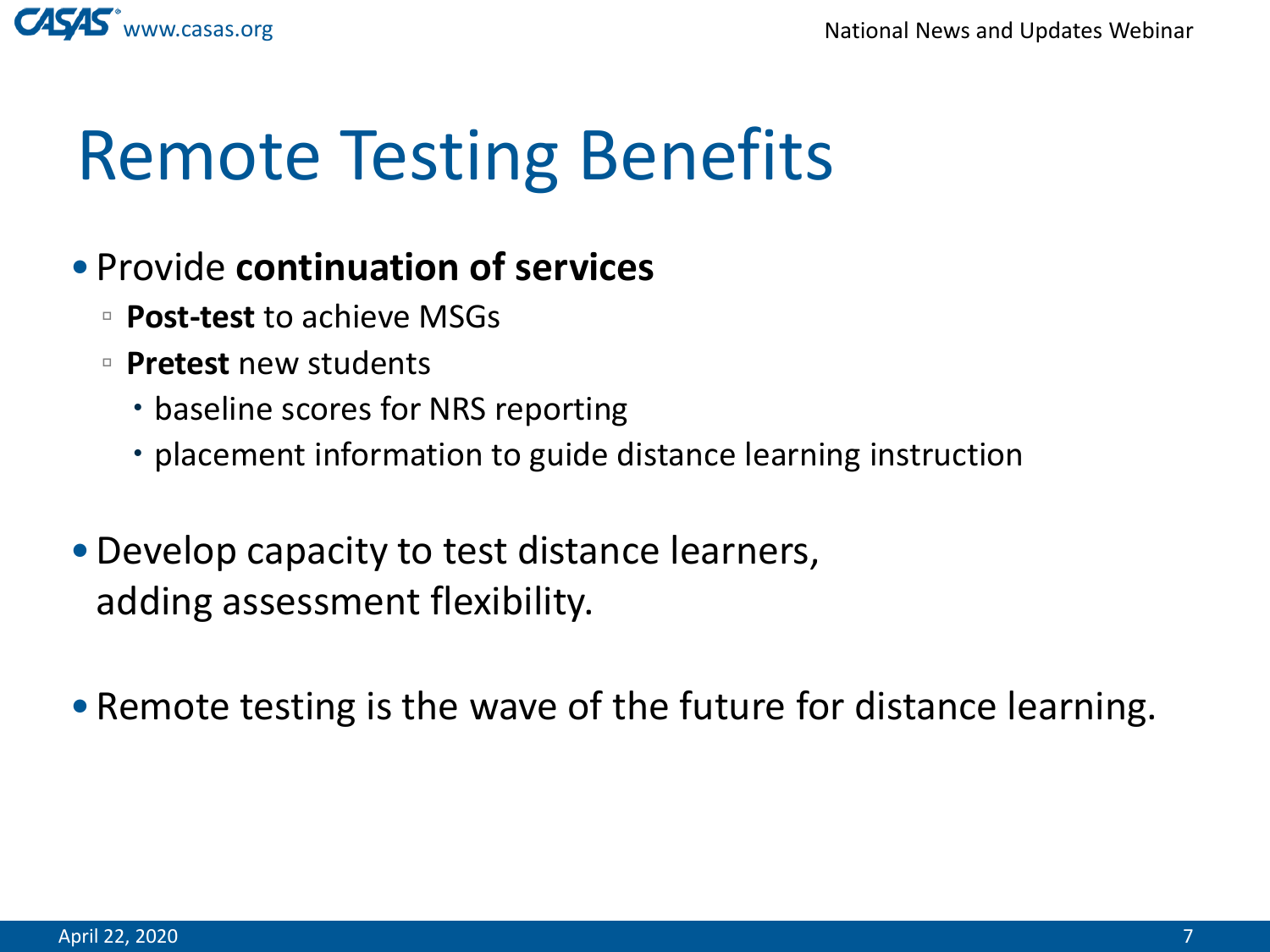

# Remote Testing Challenges

- Proctor and student access to technology
	- Appropriate devices (smart phones too small to display test questions)
	- Internet bandwidth competition with others in household
- Student test environment may lack:
	- Privacy
	- A quiet place to test without distractions
- New procedures to learn and implement with multi-step processes for both proctors and students
- Proctor training
- Test security
- Equity concerns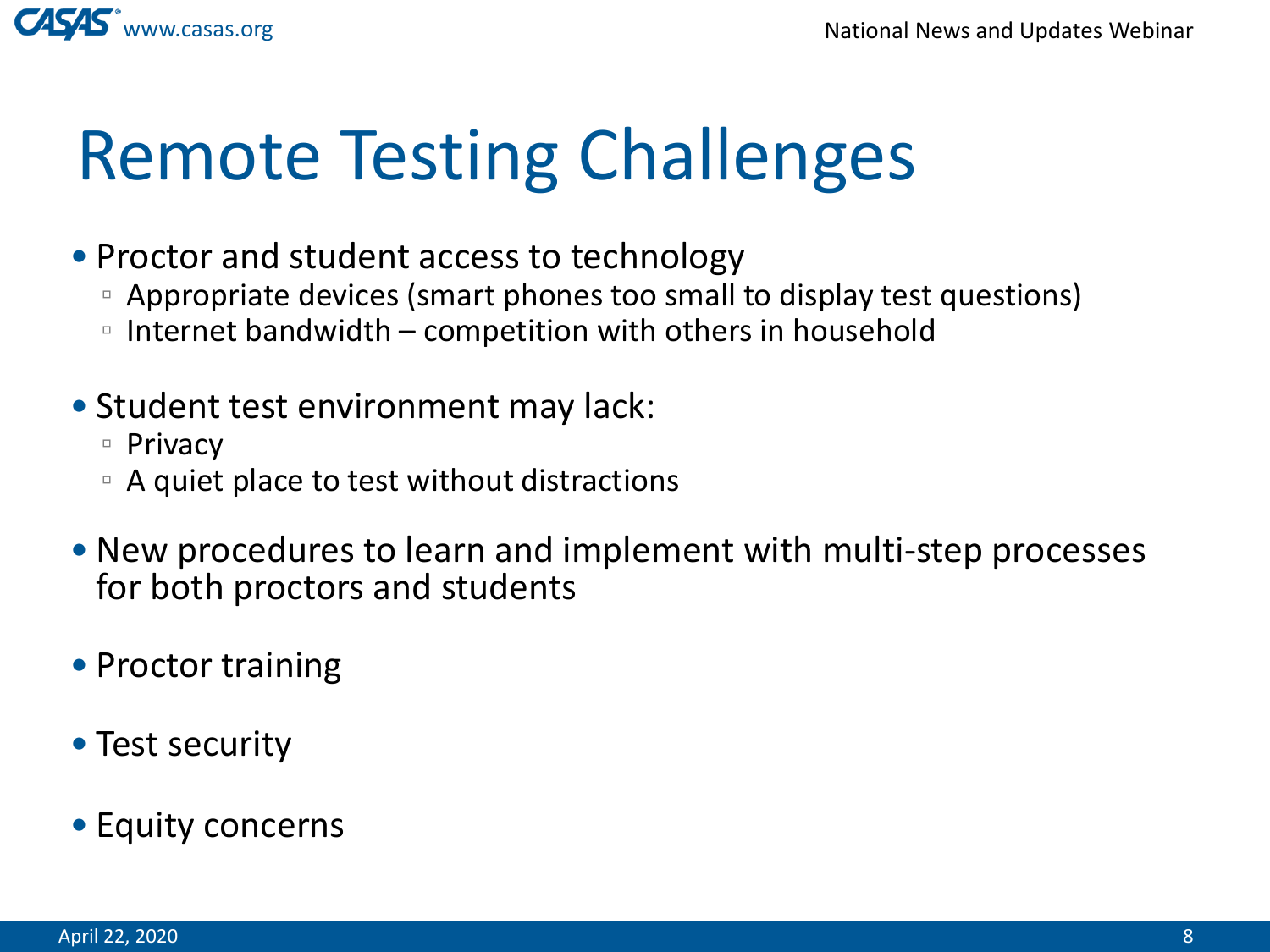

# CASAS Approach to Remote Testing

- Researched 3<sup>rd</sup> party vendors, AI solutions, video platforms
- Talked to state directors and state-level staff
- Interviewed practitioners familiar with distance learning
- Weighed multiple factors:
	- Cost
	- Technology constraints for both proctors and students
	- Test security
	- Ease of implementation
	- Urgency to start quickly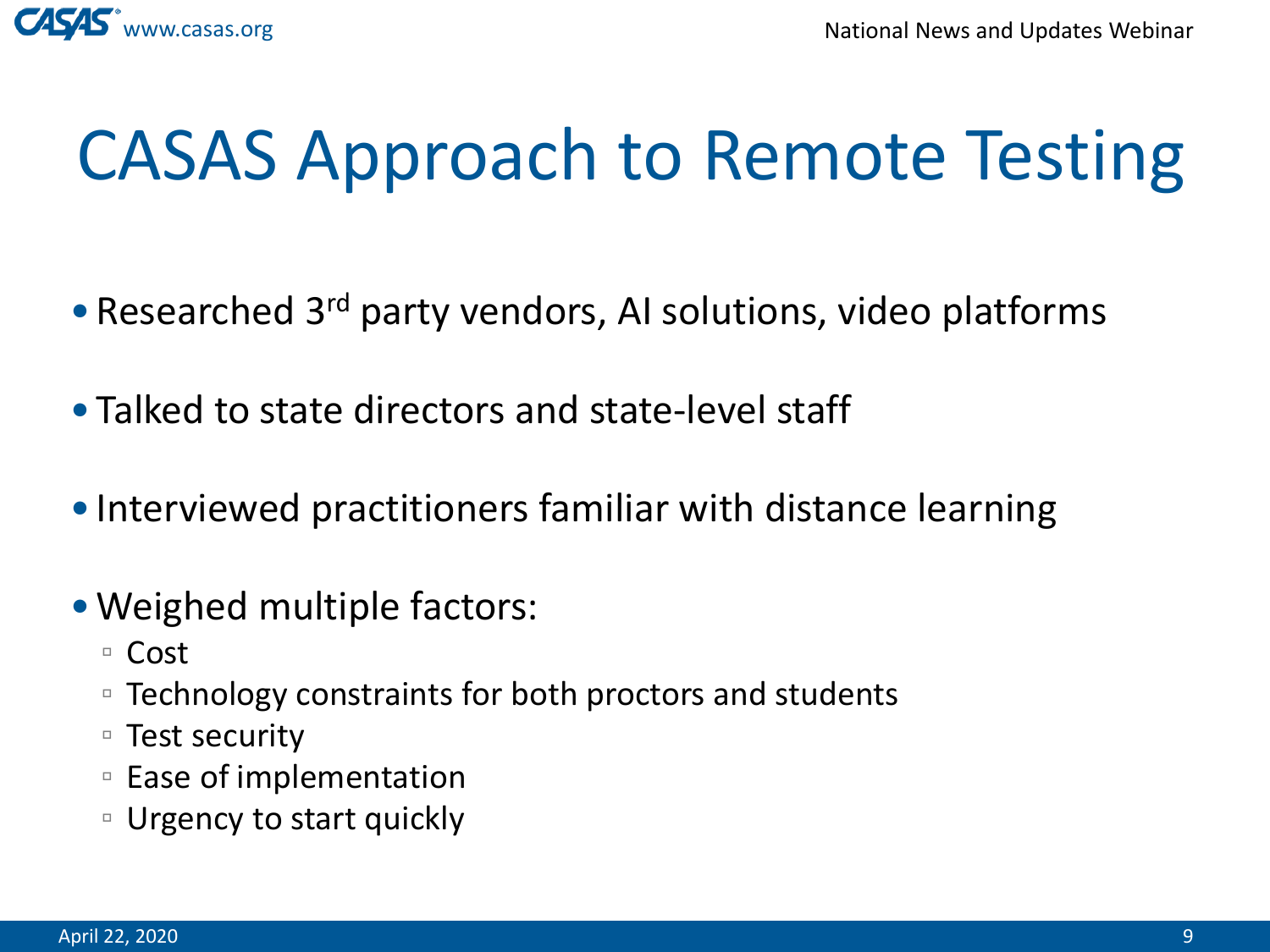

# CASAS Approach to Remote Testing

#### **Test Security Measures**

- Live proctoring -- initially 1:1
- Recorded test sessions
- Remote testing agreements
	- Agency
	- Proctor
	- Student

#### **Cost**

- Minimal costs using video conferencing with CASAS eTests software
- 3<sup>rd</sup> party vendor solutions (\$15 20 per hour) -- TBD

#### **Delivery**

- Existing eTests proctors with additional remote test training
- CASAS remote testing can only be delivered via CASAS eTests, not Paper tests
- If not remote testing following CASAS procedures, a proctor must be physically present to administer all CASAS tests.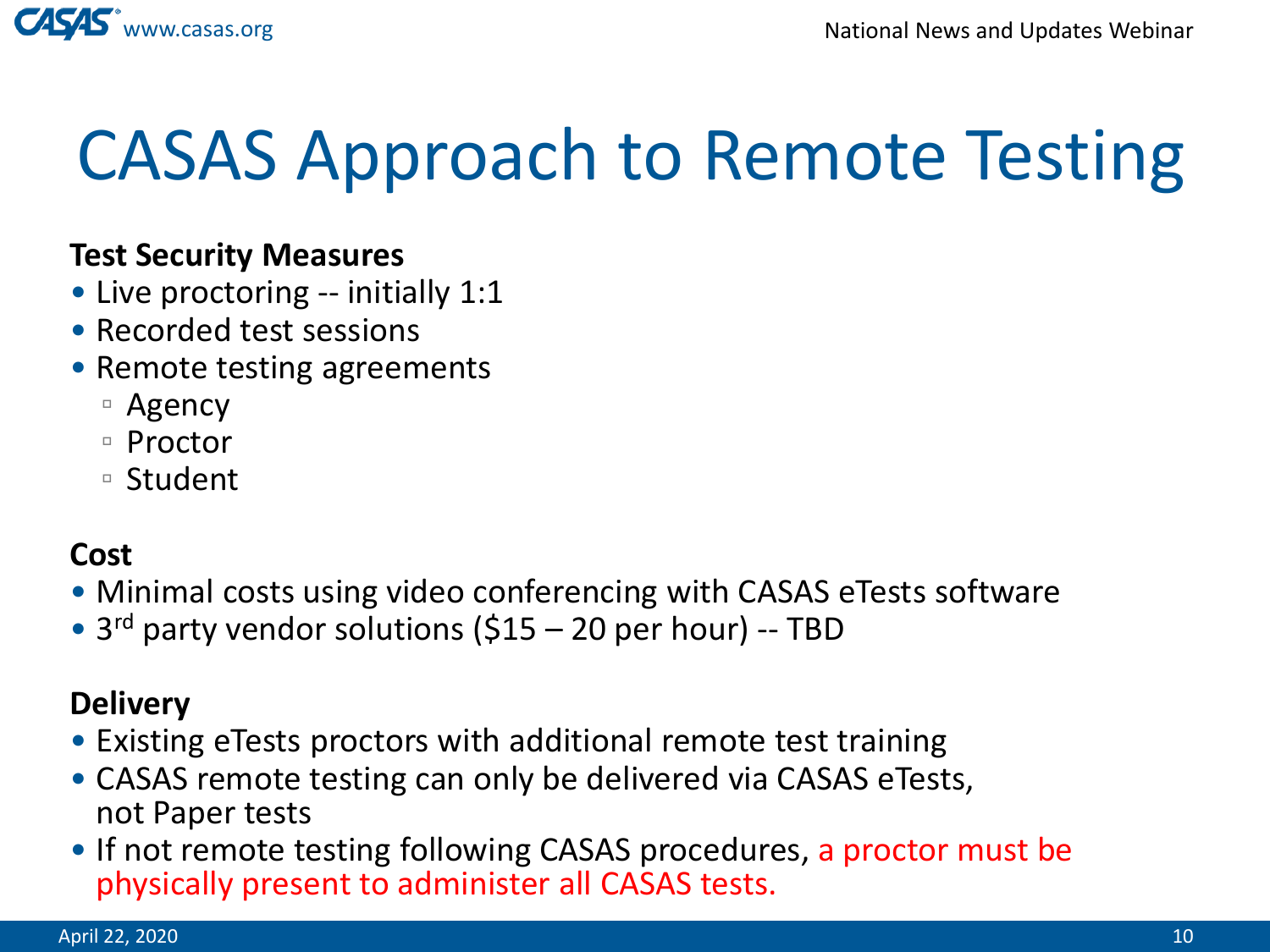

## CASAS Remote Testing Phases

|                | <b>Phase 1 Starting</b><br>April 20th  |           | • Clinical Tryouts and Initial Pilots               |
|----------------|----------------------------------------|-----------|-----------------------------------------------------|
|                |                                        |           | Zoom 1:1 (one proctor to one test taker)<br>$\circ$ |
|                |                                        |           | For NRS-approved pre- and post-tests<br>$\circ$     |
|                |                                        |           | Reading and Math GOALS for ABE/ASE<br>$\bullet$     |
|                |                                        |           | • Life and Work Reading for ESL                     |
| <b>Phase 2</b> | <b>Starting</b><br>May 4 <sup>th</sup> |           | • Roll out Zoom 1:1 to other states and agencies    |
|                |                                        |           | • Life and Work Listening                           |
|                |                                        | $\bullet$ | Pilot other platforms 1:1 (e.g., GoToMeeting)       |
|                |                                        | $\bullet$ | Pilot proctoring with more than 1 test taker        |
| Phase 3        | <b>TBD</b>                             | $\bullet$ | Pilot with 3 <sup>rd</sup> party vendors            |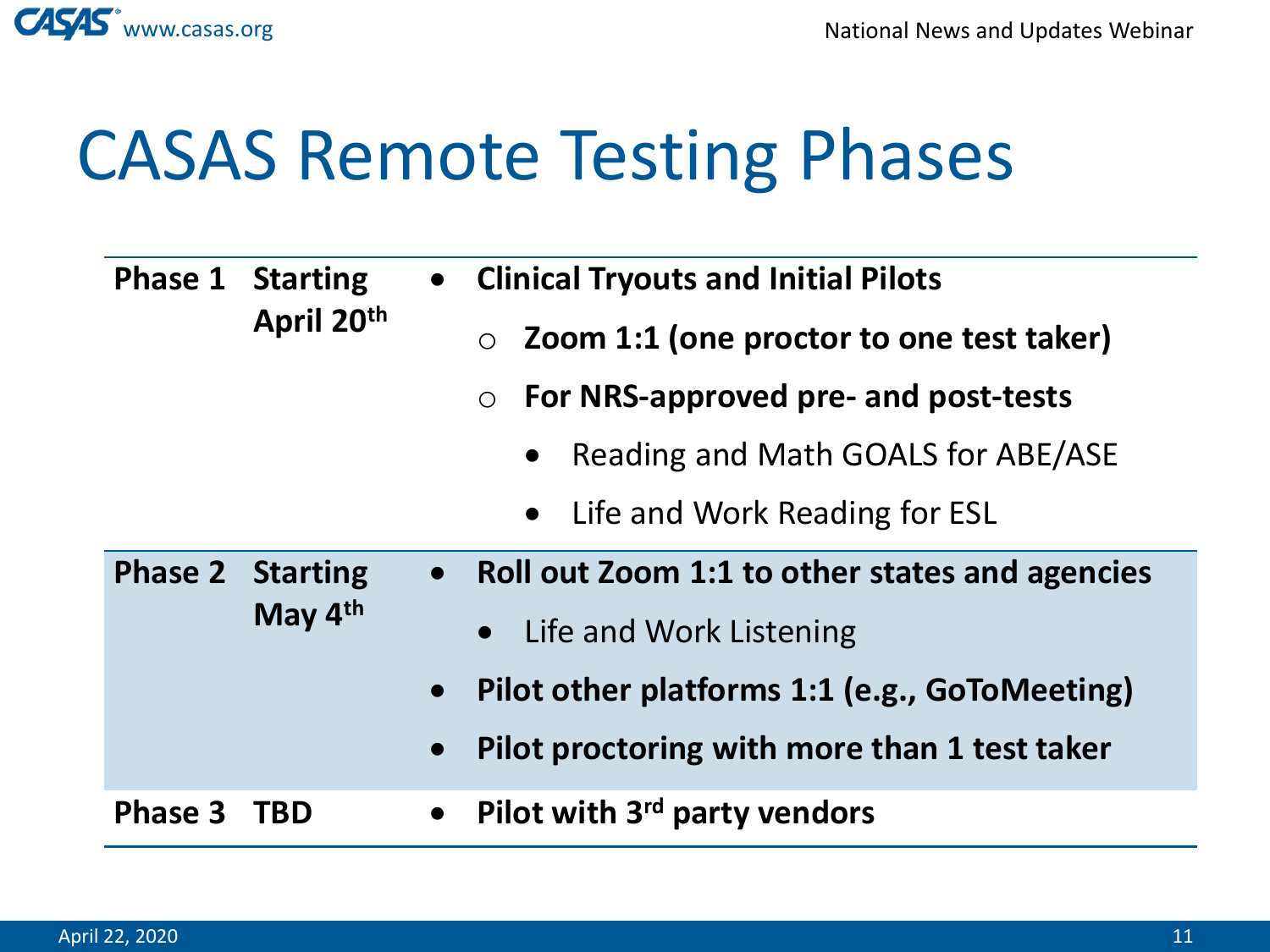

# **CASAS Remote Testing Phase 1**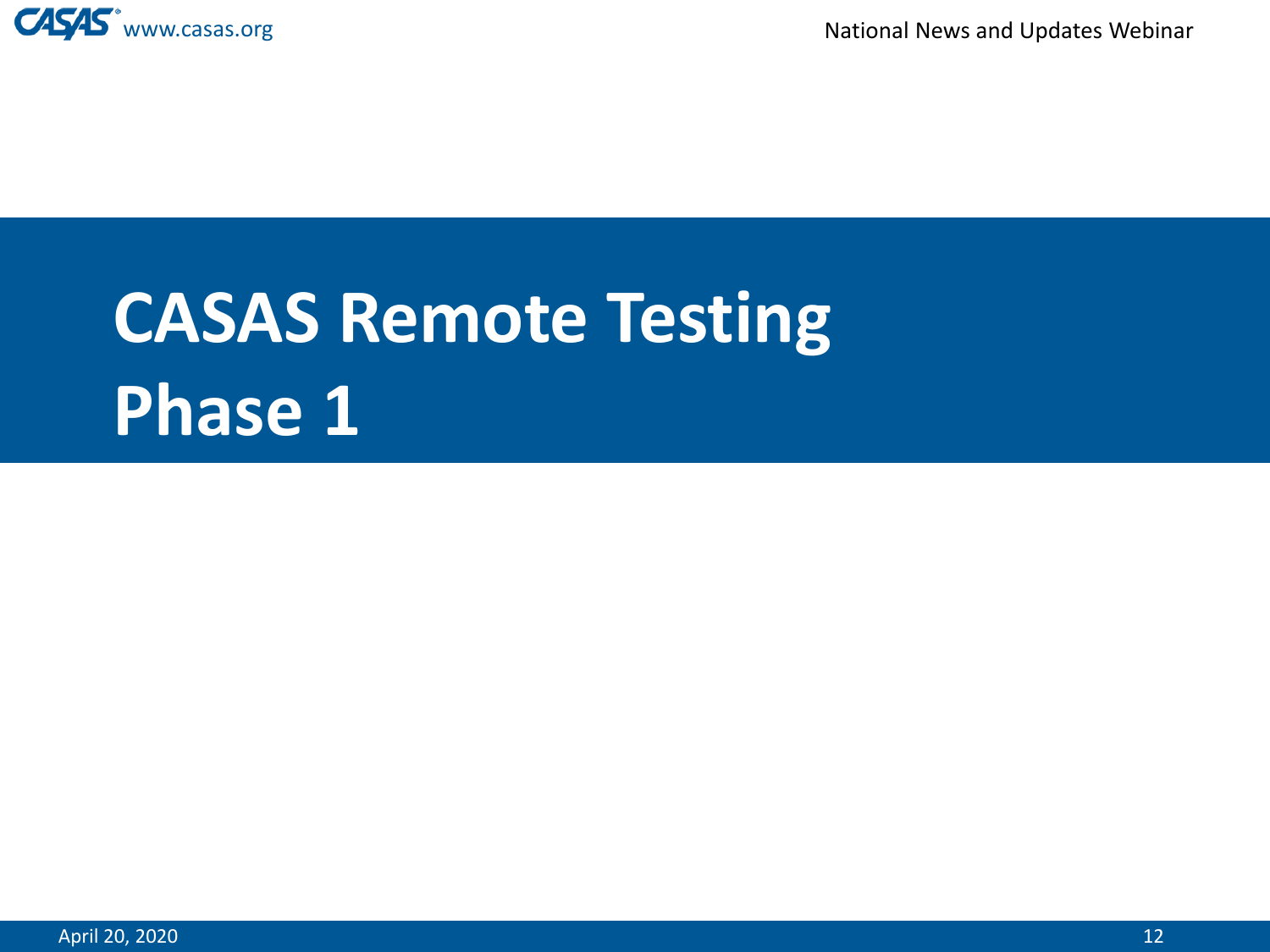

### Phase 1 – Clinical Tryouts and Pilots

### •**Starting April 20th**

•Zoom 1:1 (one proctor to one test taker)

- •For NRS-approved pre- and post-tests
	- Reading and Math GOALS for ABE/ASE
	- Life and Work Reading for ESL

#### **"GoRemote!" Prerequisites**

- •Have already implemented eTesting
- •Meet minimum technical requirements
- •Submit CASAS Remote Testing Agency Agreement
- •Complete remote proctor training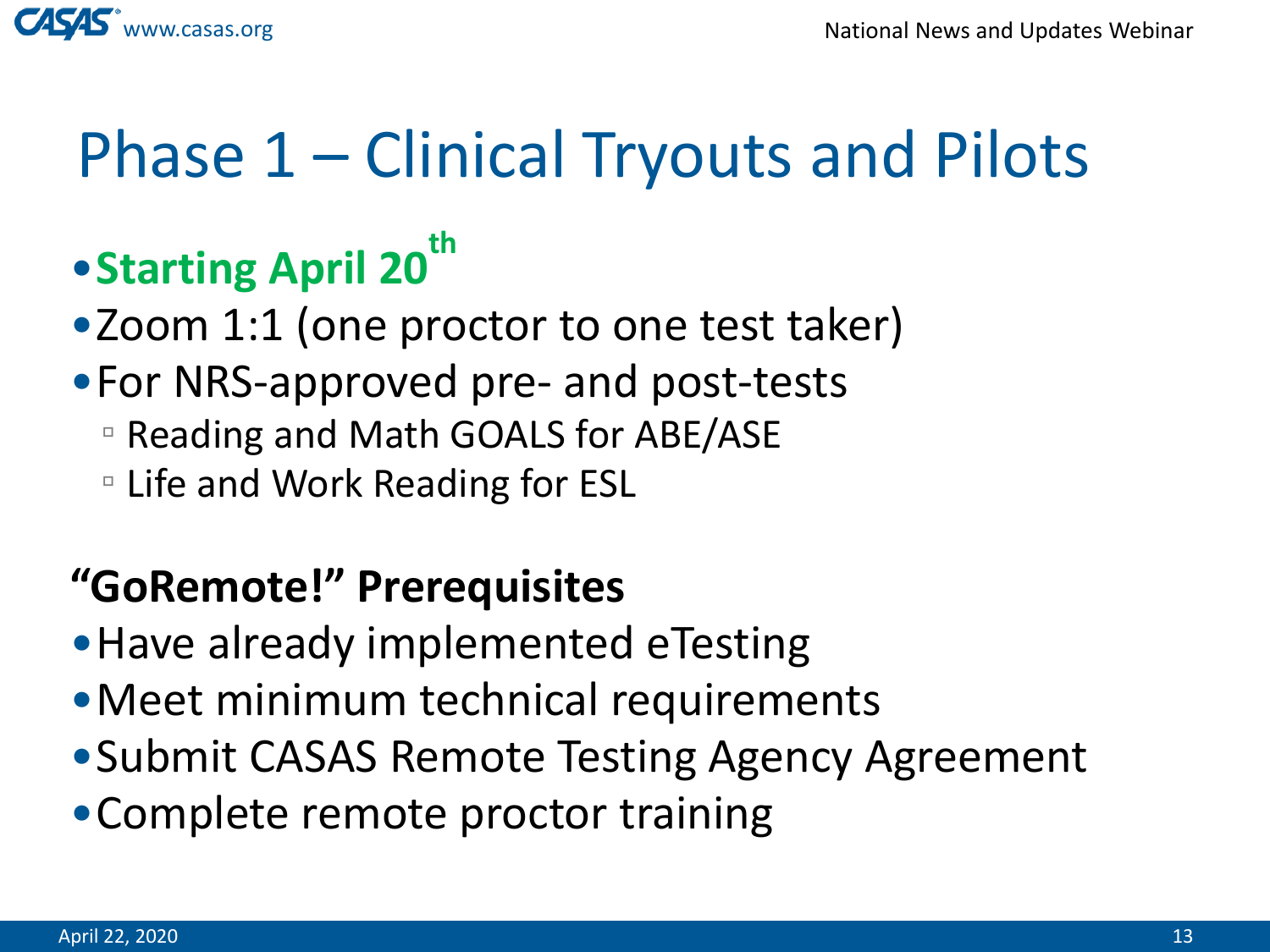

# Technical Requirements

#### **Proctor requirements**

- Windows 10 (or Mac with Windows 10 capability)
- Webcam
- Microphone and speakers
- Zoom client app with paid Pro level account or higher
- Min. 2 megabits per second (Mbps) download speed

#### **Test taker requirements**

- Windows 10 laptop, desktop, or tablet computer
- Mac desktop or laptop computer
- iPad minimum 9.7-inch screen, 2048 x 1536 resolution, iOS 11 or higher
- Webcam
- Microphone and speakers
- Zoom client app installed
- Min. 2 megabits per second (Mbps) download speed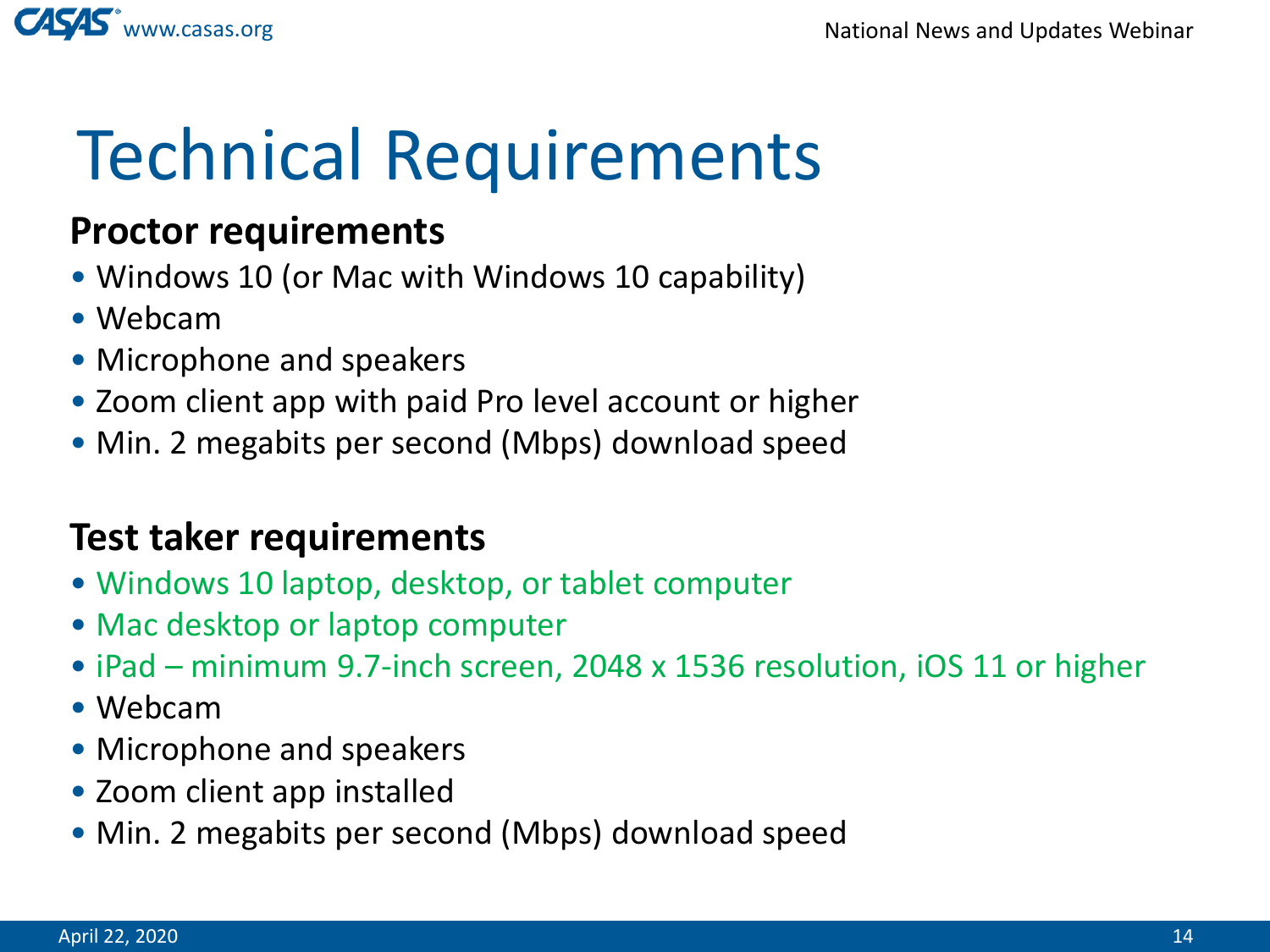



## Agency Remote Testing Agreement

- •Local agencies must submit this form before starting to do remote testing.
	- One per agency
- •Indicate process to verify student identity
- Agree to all privacy, test security, technology, and test administration requirements in the *CASAS Remote Testing Guidelines*.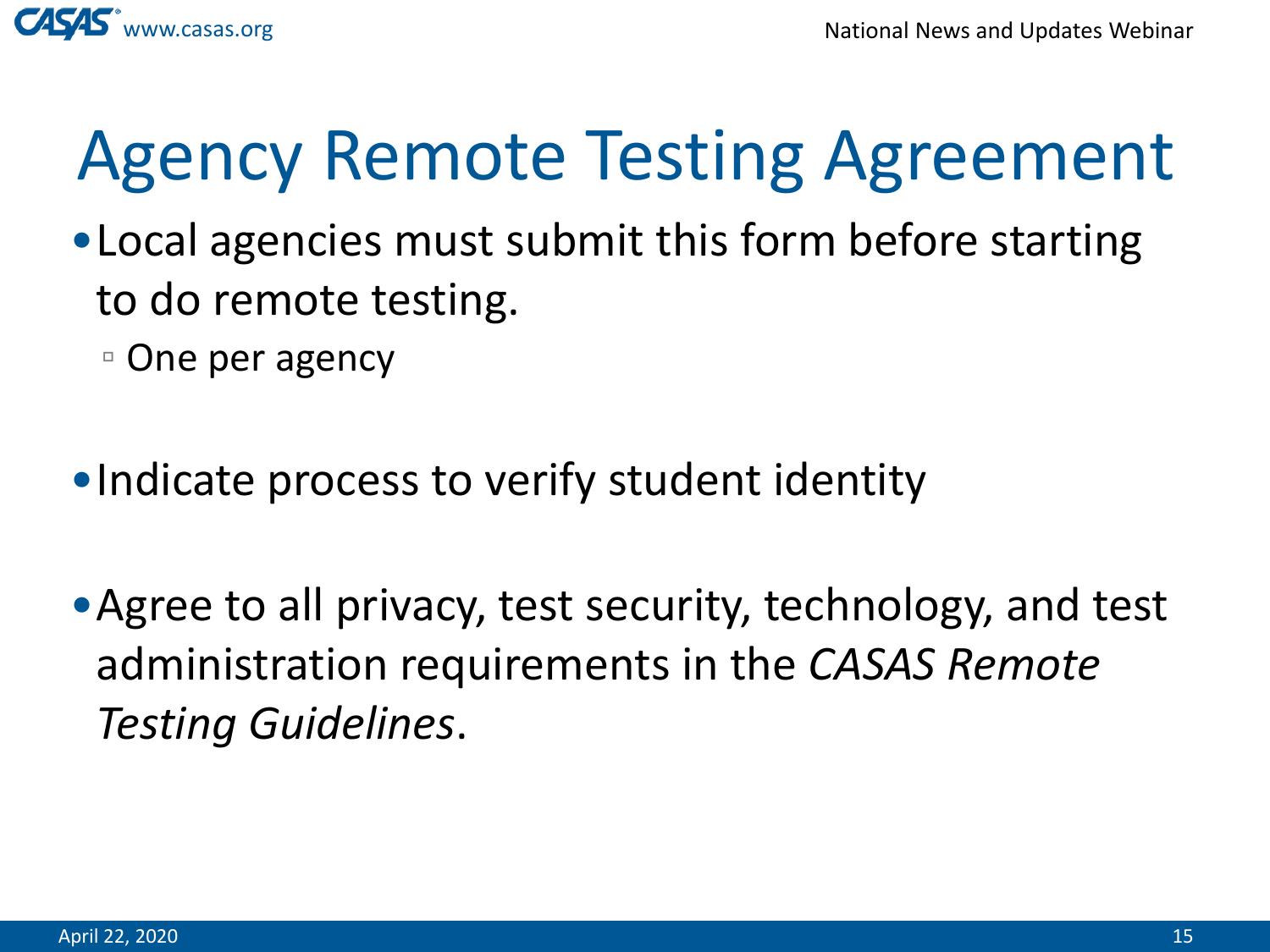

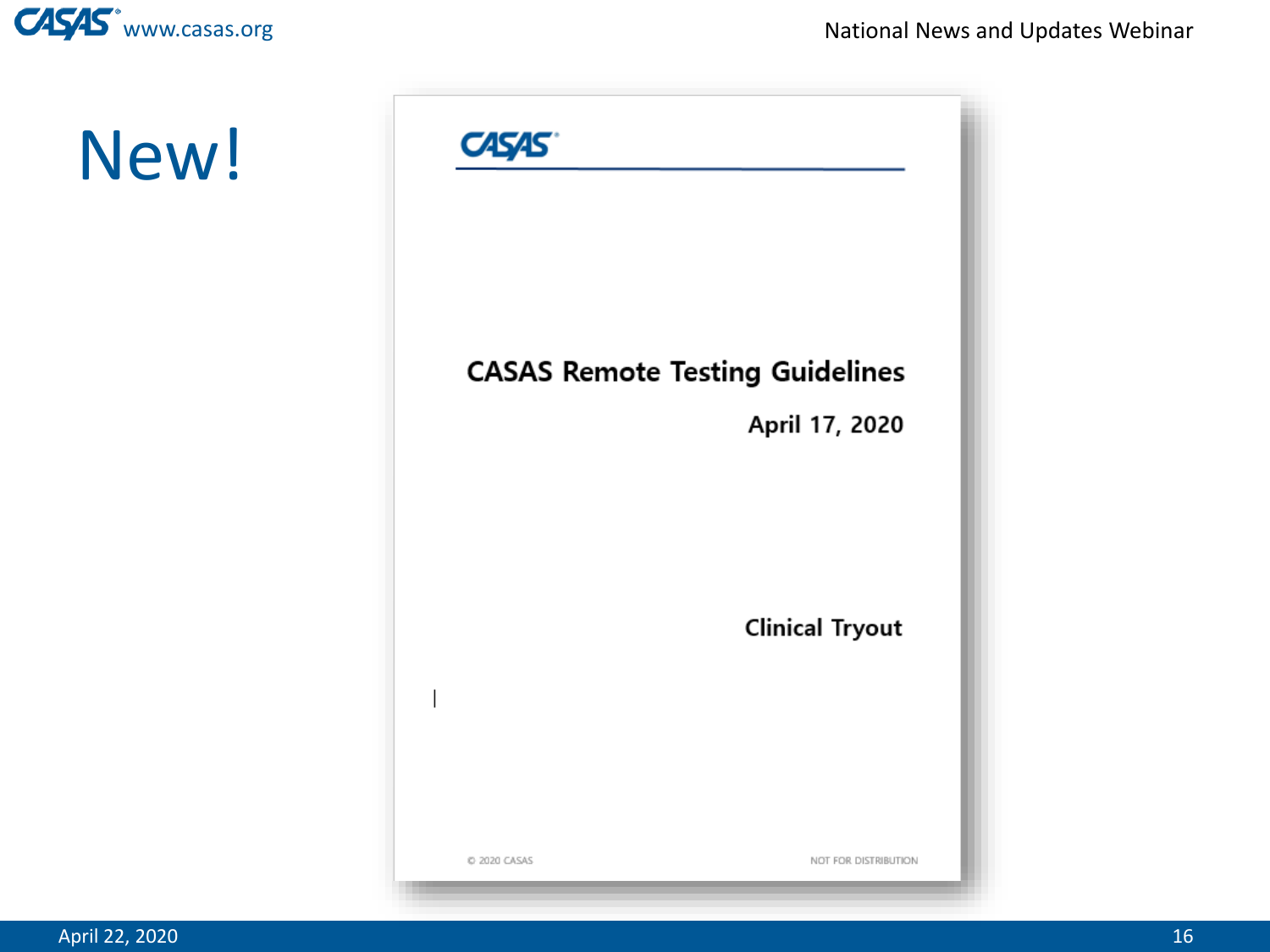

## Training Tools

- Proctor webinars
- •*Remote Testing Guidelines* document
- Short how-to videos
- Remote Testing FAQs
- Individual program/proctor mentoring with CASAS Staff "partner" during Phase 1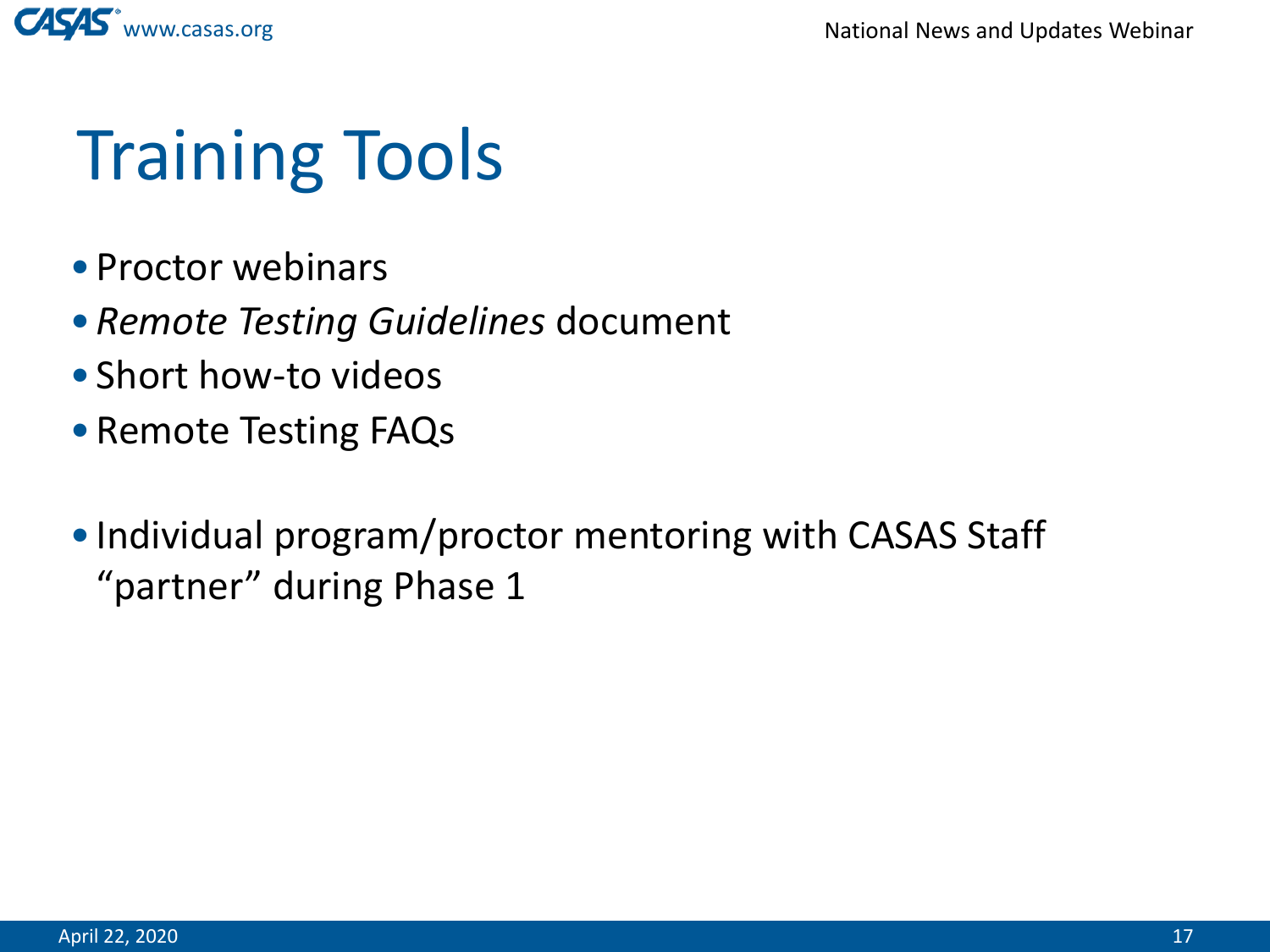

### Test Preparation and Administration

#### **Before Testing Day**

- •Proctor meets before testing day with test taker to confirm technical requirements, go over test procedures, and answer questions to make the test taker comfortable with the process.
- •Test taker is informed that the test session will be recorded.

#### **On Testing Day**

- •The eTests certified proctor sets test up in eTests as usual on their Windows 10 computer and conducts test 1:1 live via Zoom using remote sharing.
- The test session is recorded.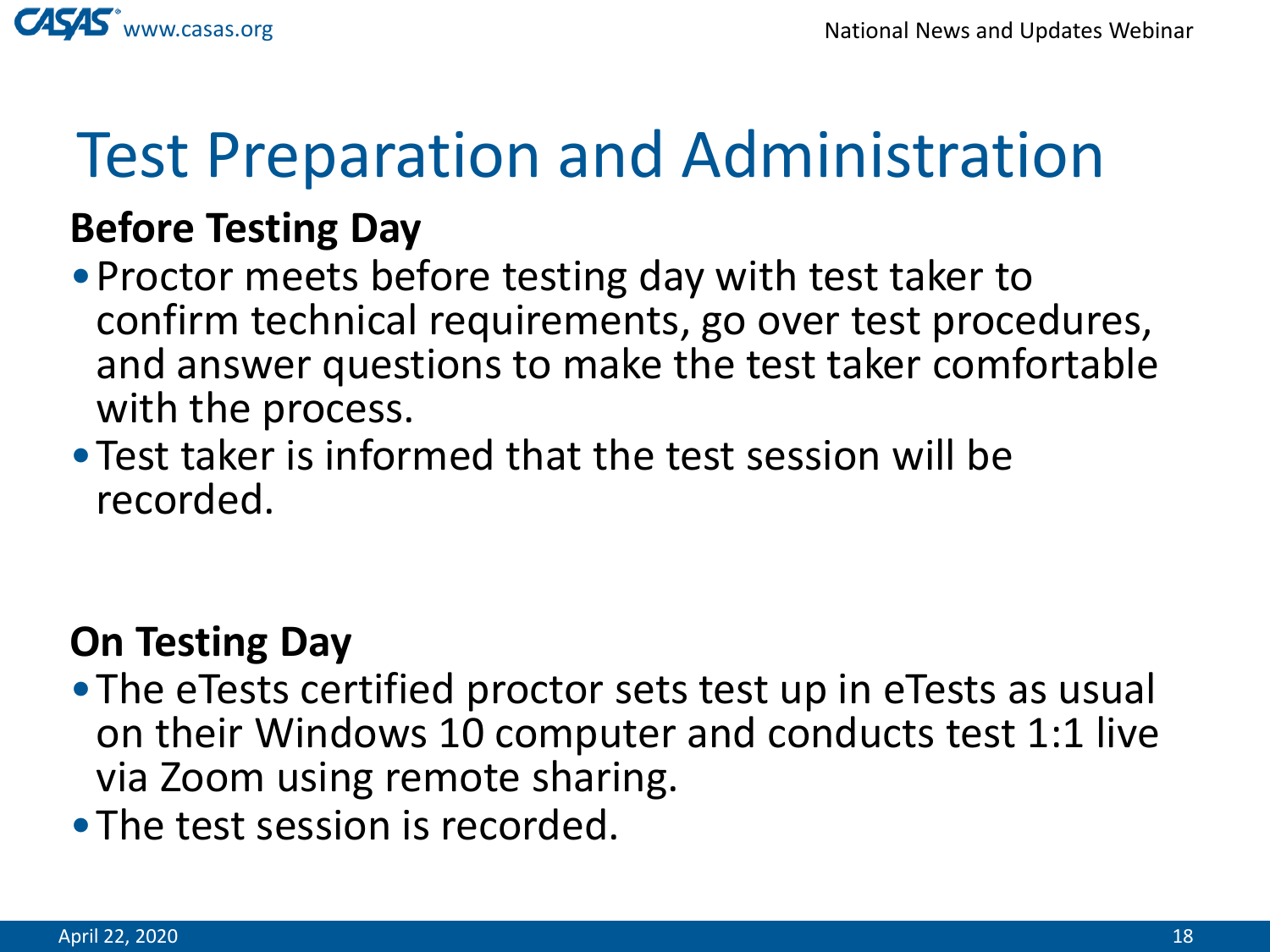

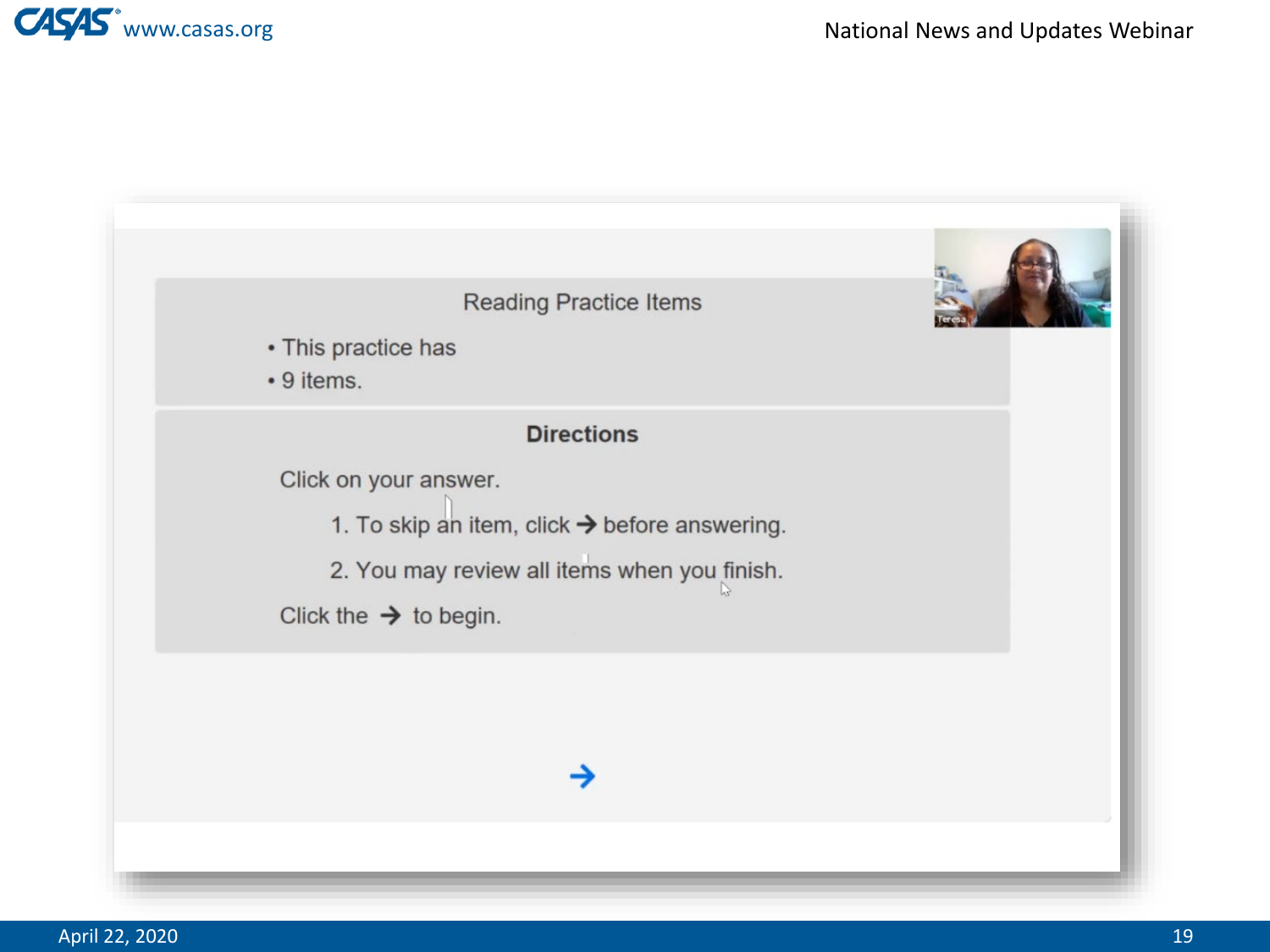

# **CASAS Remote Testing Phase 2**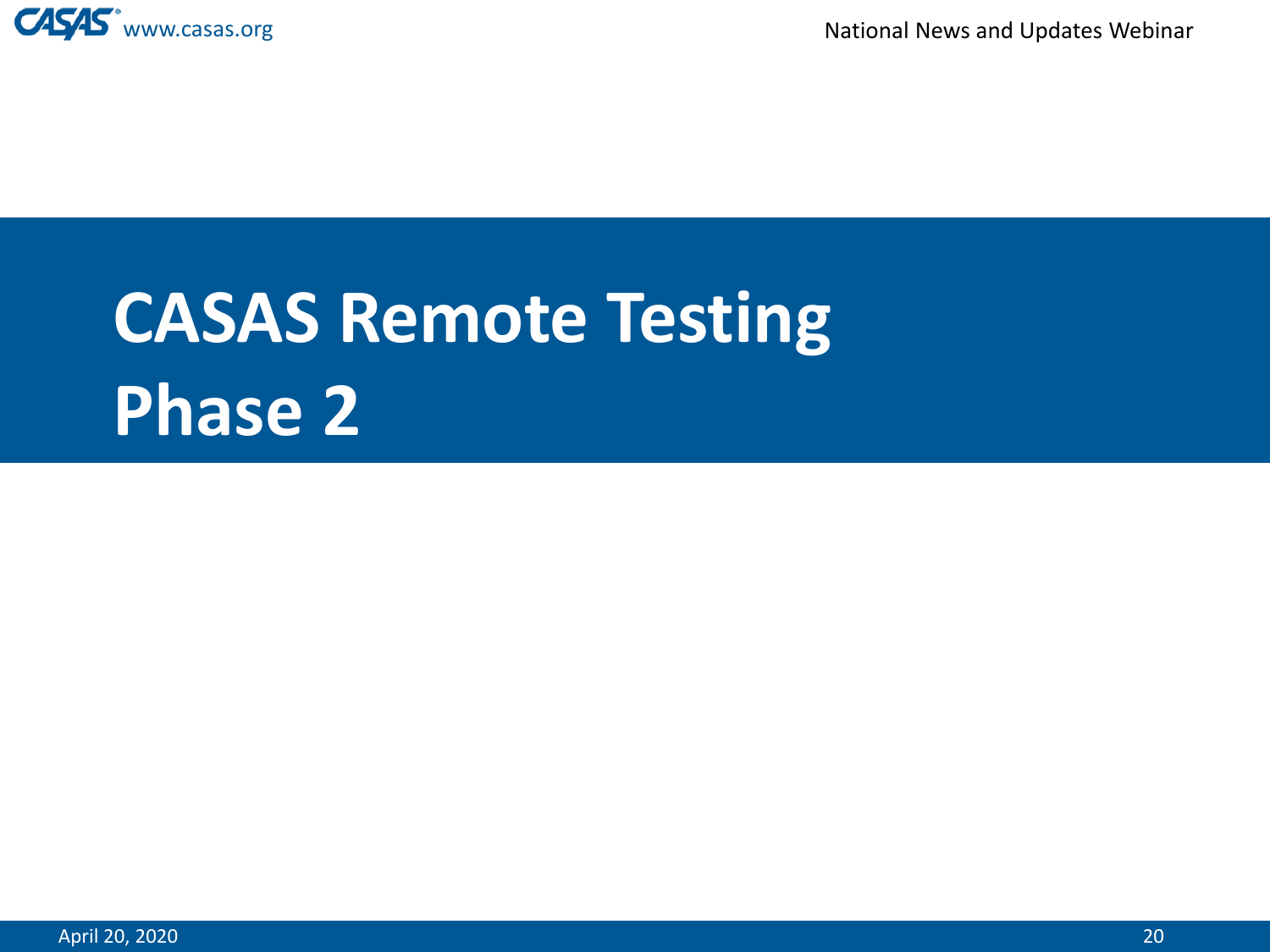

## Phase 2 -- Rollout

- •**Starting May 4th**
- •**Roll out Zoom 1:1 to states and agencies that were not in the Phase 1 Pilot**
	- Add Life and Work Listening
- •**Pilot other platforms 1:1 (e.g., GoToMeeting)**

#### •**Pilot proctoring with more than 1 test taker**

- □ Proctoring more than one test taker at a time is more challenging.
- Maximum number of test takers at a time TBD probably not more than 4 or 5.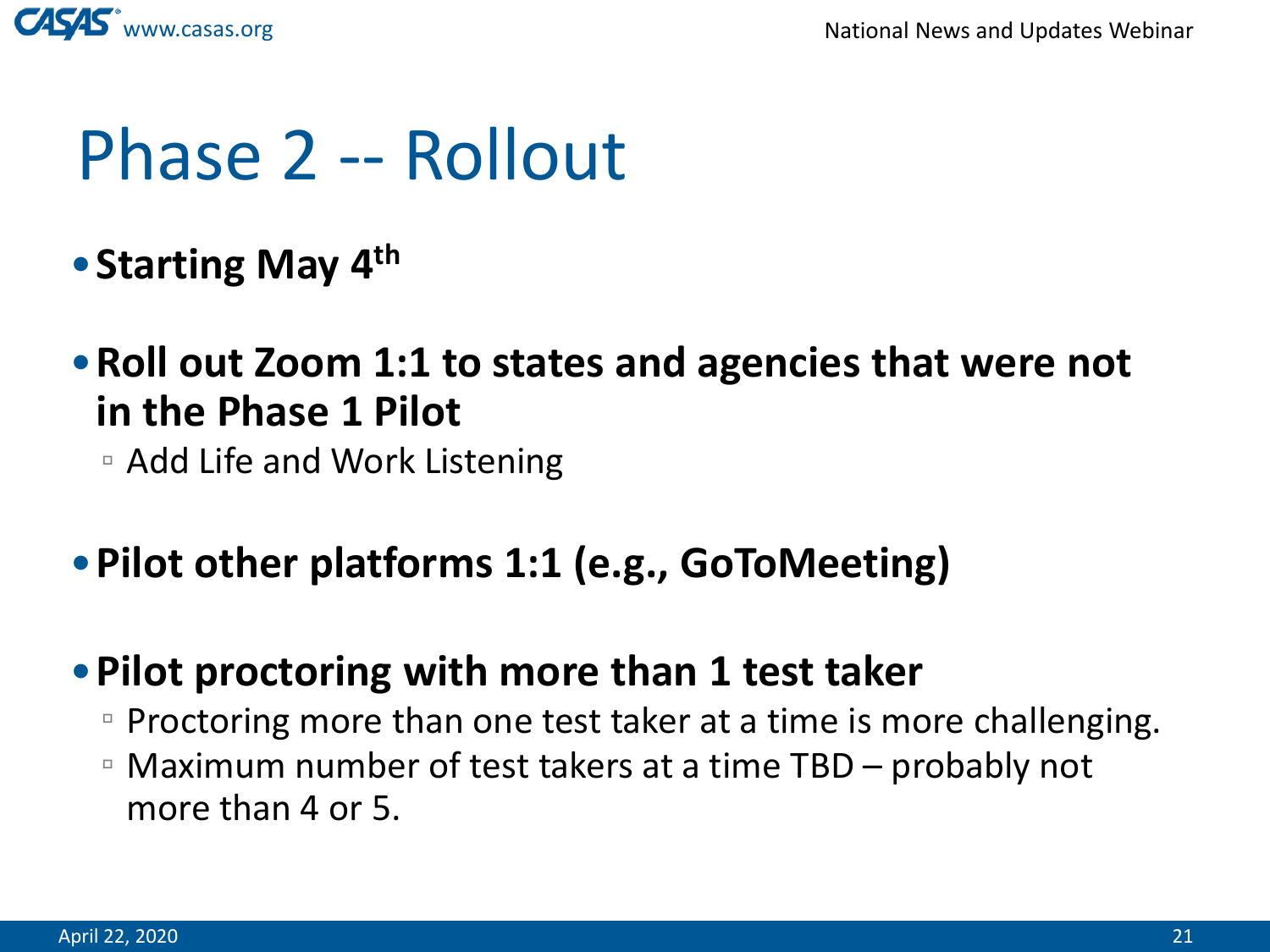

# **CASAS Remote Testing Phase 3**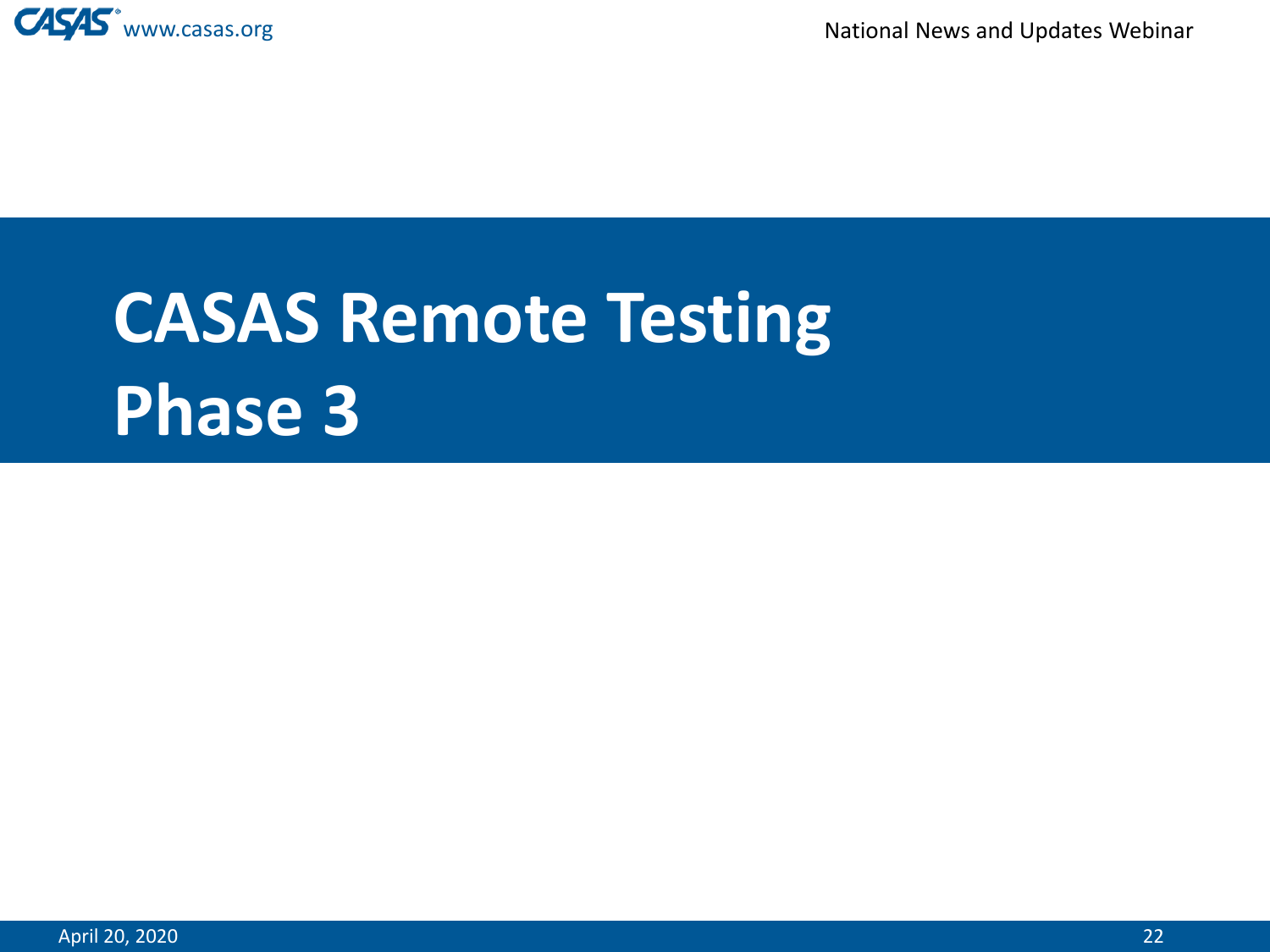

## Phase 3 -- Pilot with 3<sup>rd</sup> party vendors

- CASAS is exploring working with 3<sup>rd</sup> party vendors.
- •More options will continue to be added.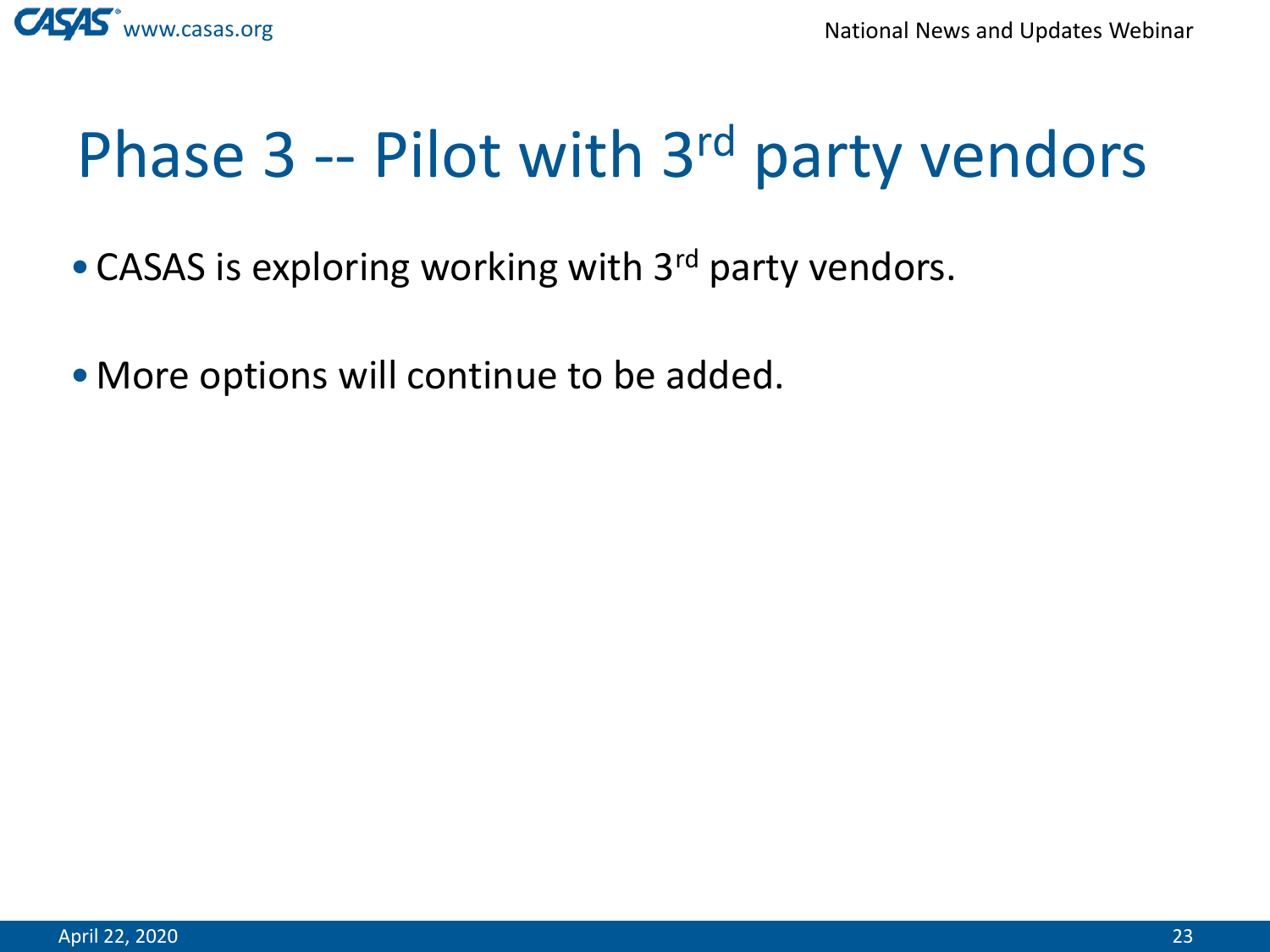

# Ongoing Monitoring and Research

- Identify tests administered remotely in TOPSpro Enterprise
- •Compare student performance on remote vs. in-person testing
- Monitor possible test security issues in remote testing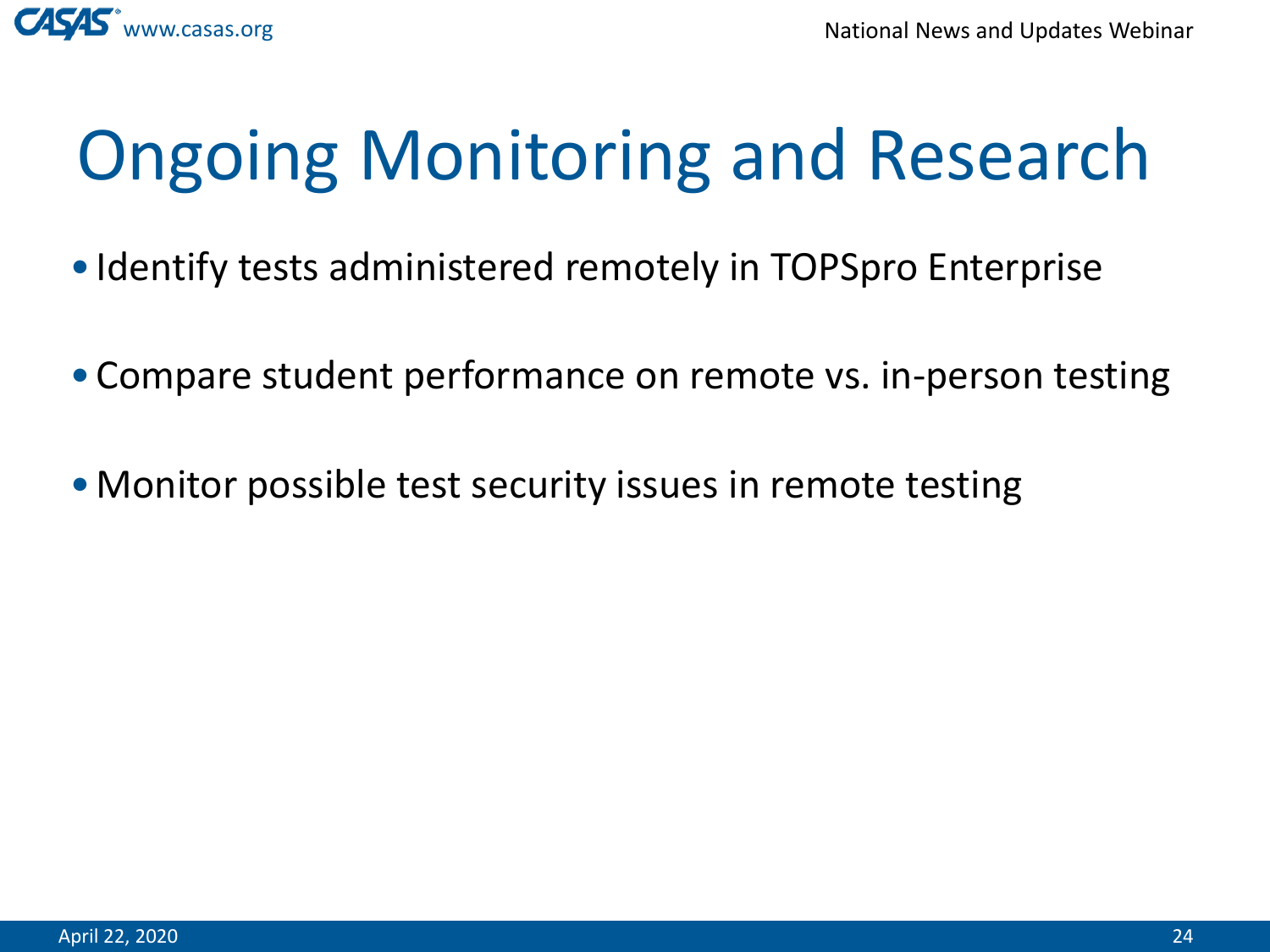

### New TOPSpro Field for "Unable to Test due to Force Majeure"

- Released on April 15<sup>th</sup> in TE
- •Documents students who were unable to be tested due to school closures or other reasons, as requested by OCTAE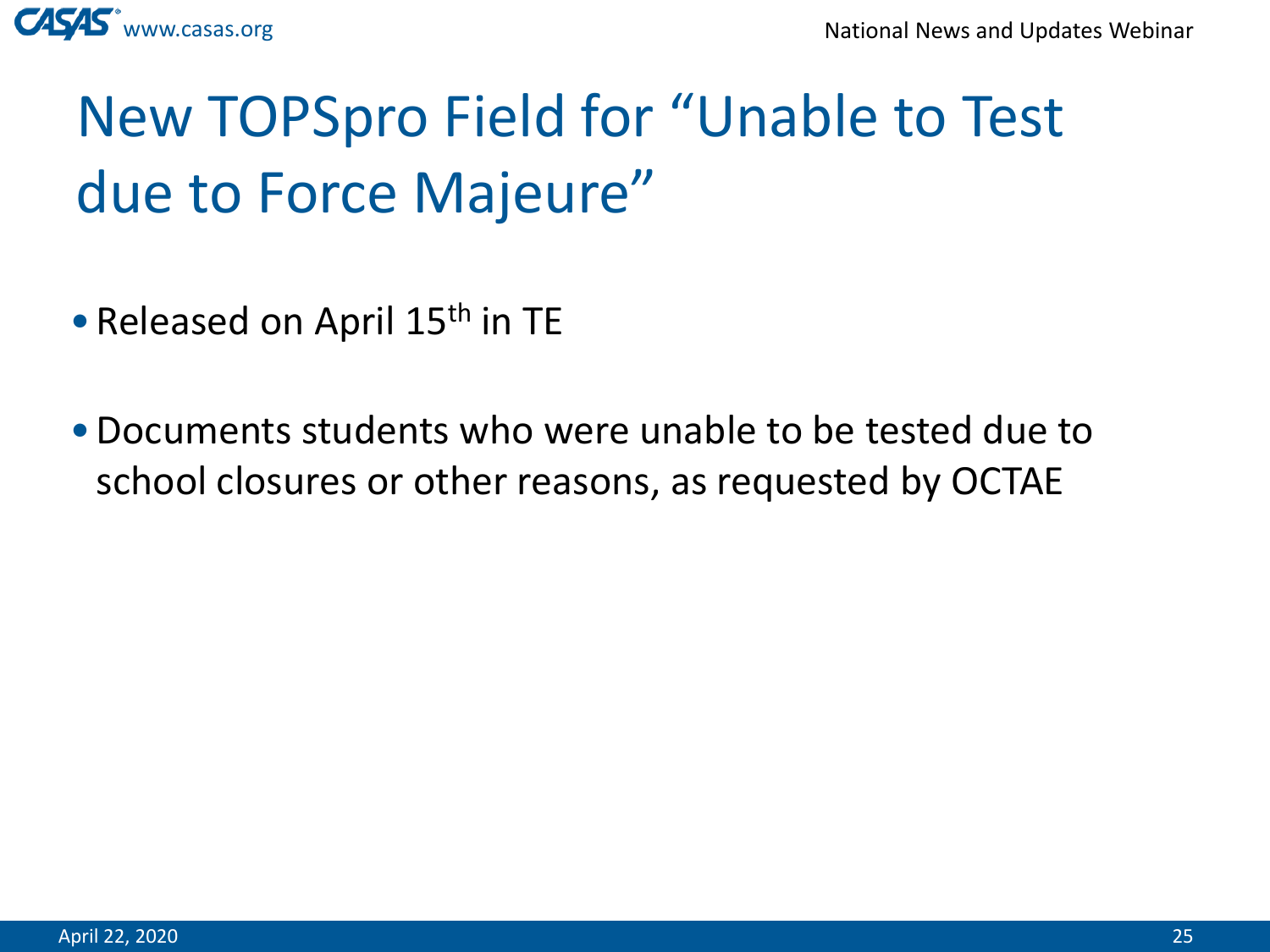

# Questions and Comments from the Field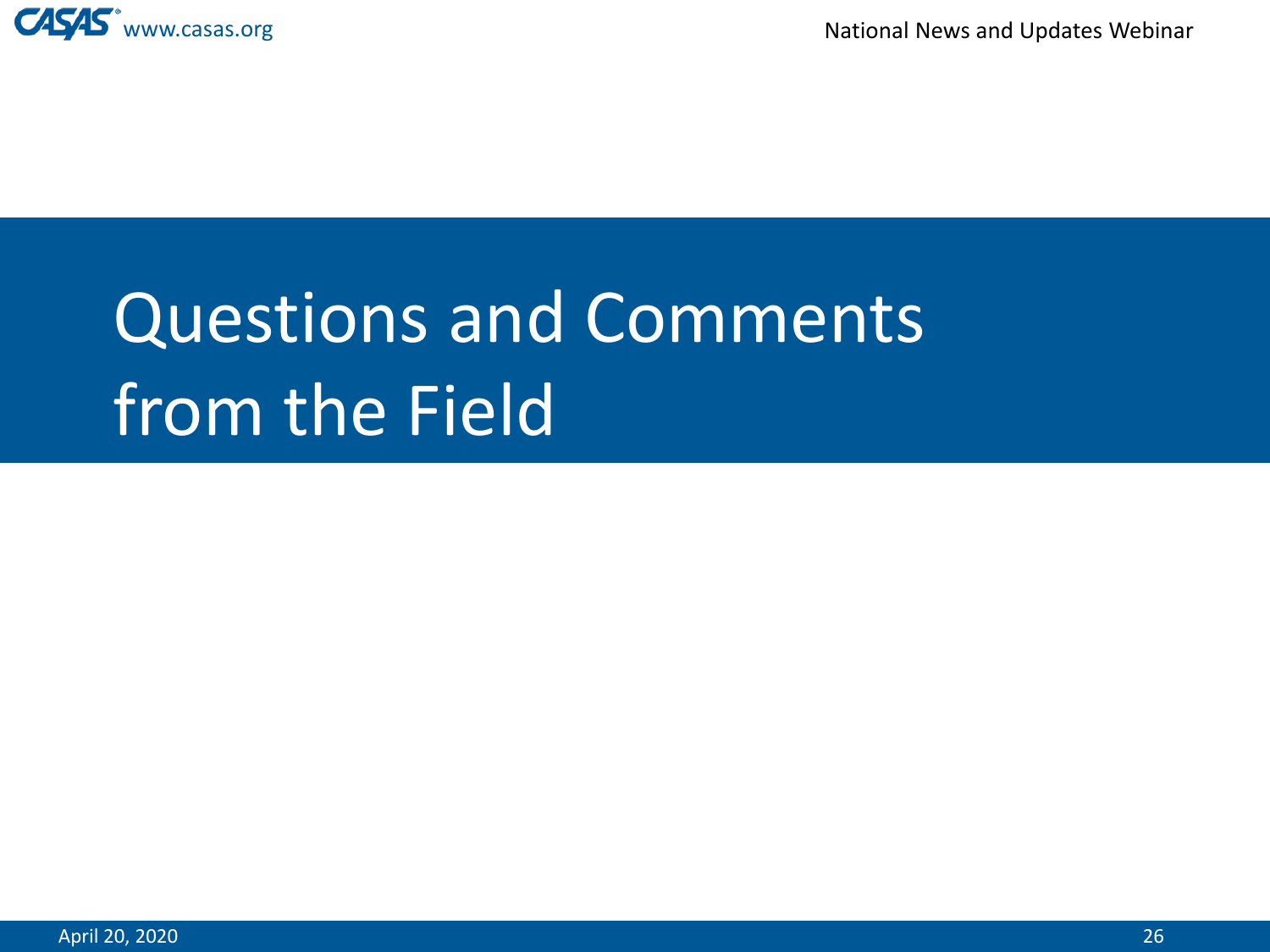

## **Next Steps**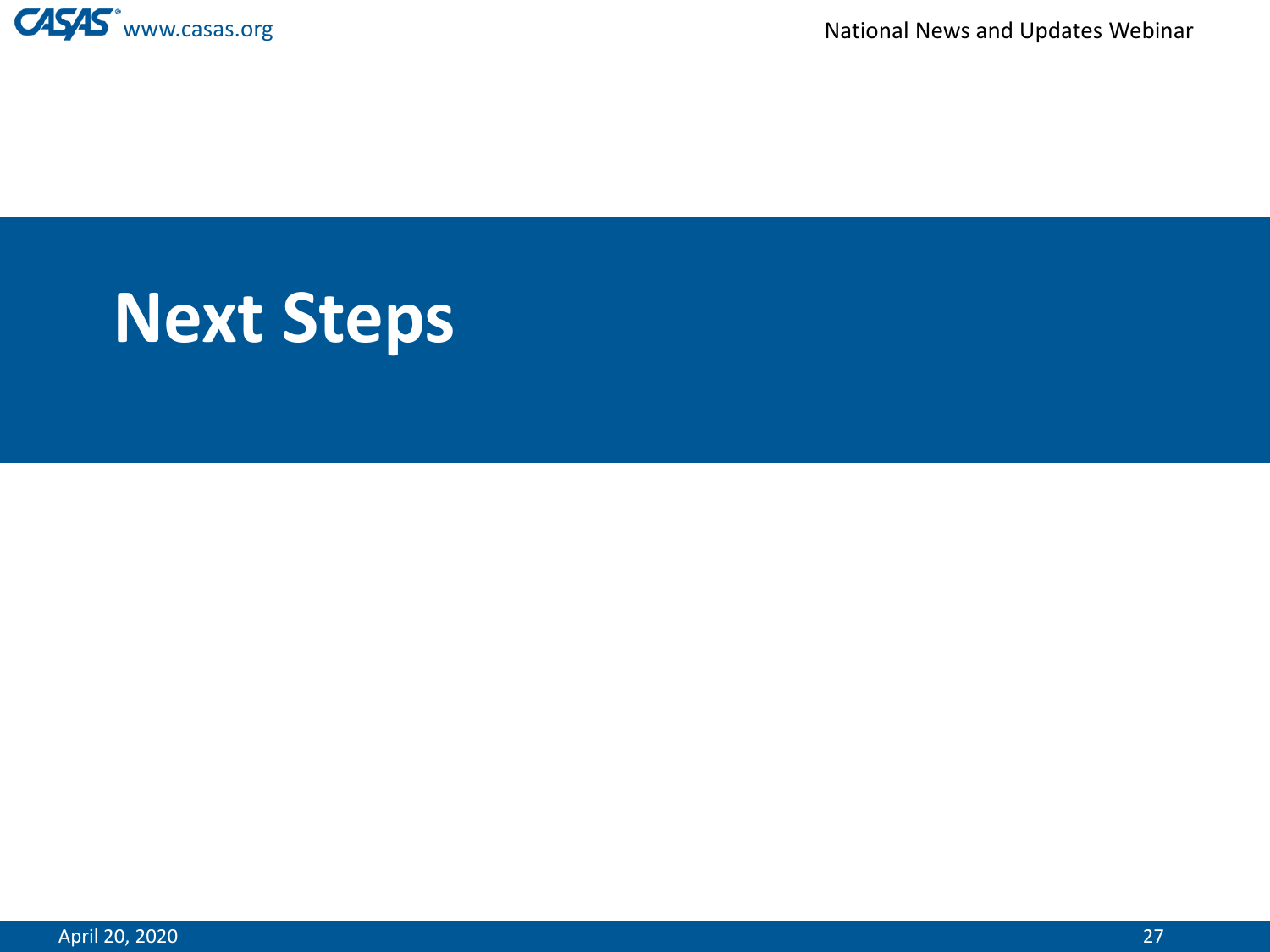

## Interested in remote testing?

When your state is ready with a plan to implement remote testing, please contact us at:

#### [Remotetesting@casas.org](mailto:Remotetesting@casas.org)

The CASAS team is ready to assist agencies onboard with remote testing.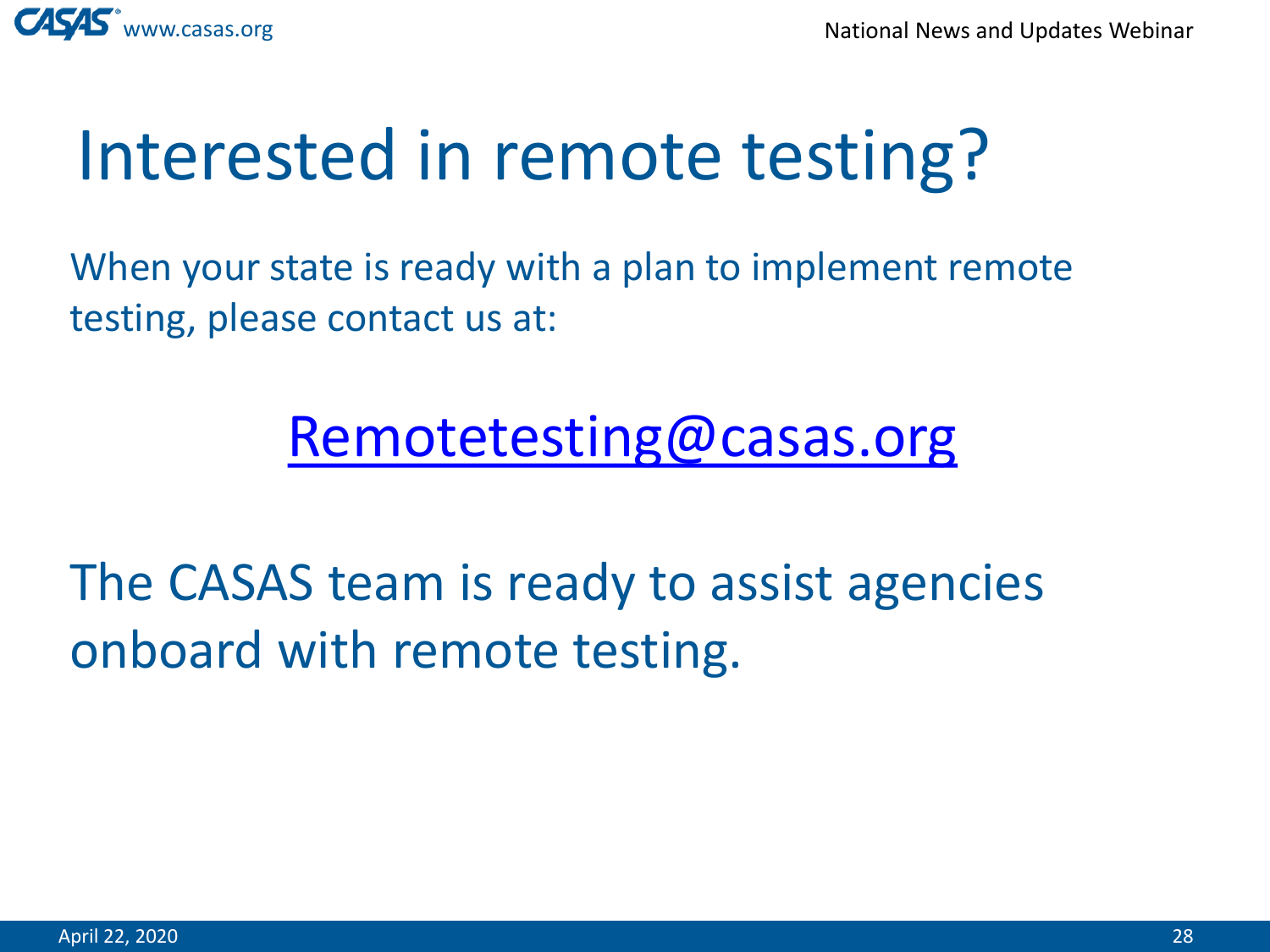

## Upcoming National Webinar

**For All CASAS Users**

**Save the Date…**

• **May 20, 2020**

□ 11 am Pacific/2 pm Eastern

□ Send an email with ideas for future News & Updates to [training@casas.org](mailto:training@casas.org)